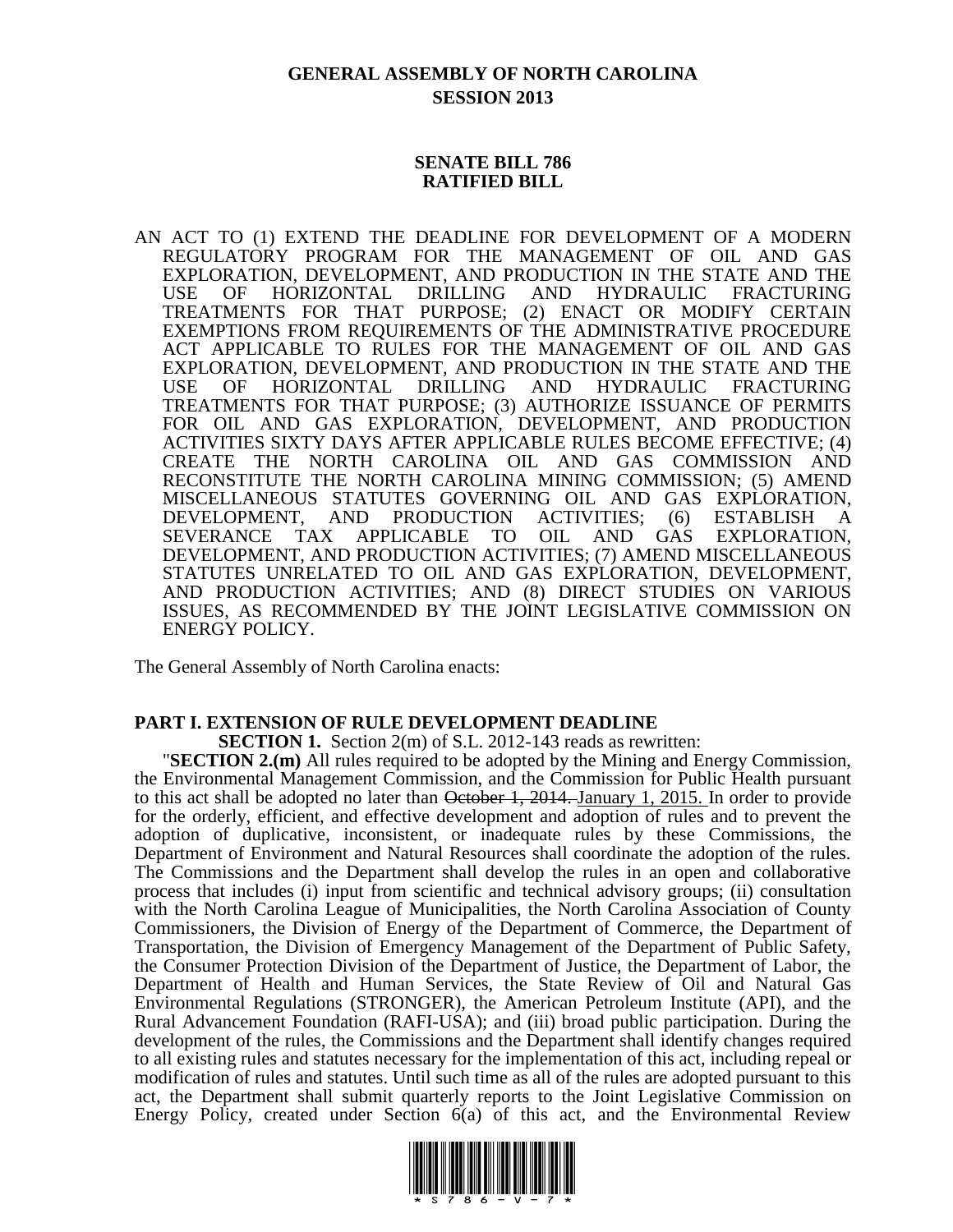Commission on its progress in developing and adopting the rules. The quarterly reports shall include recommendations on changes required to existing rules and statutes and any other findings or recommendations necessary for the implementation of this act. The first report required by this subsection is due January 1, 2013."

# **PART II. EXEMPTIONS FROM ADMINISTRATIVE PROCEDURE ACT**

**SECTION 2.(a)** Notwithstanding G.S. 150B-21.3(b1) and Section 1(a) of S.L. 2013-365, all rules adopted pursuant to Section 2(m) of S.L. 2012-143 shall be subject to legislative review during the next regular session of the General Assembly that begins after the date the Rules Review Commission approved the rule or during the regular session that is underway on the date the Commission approved the rule.

**SECTION 2.(b)** Notwithstanding G.S. 150B-21.3(b1) and any rule of either house of the General Assembly, any member of the General Assembly may introduce a bill to disapprove any rule adopted pursuant to Section 2(m) of S.L. 2012-143 that has been approved by the Rules Review Commission and that either has not become effective or has become effective by executive order, as follows: (i) if the Rules Review Commission approves the rule prior to the start of a legislative session, during the first 30 calendar days of the regular session of the General Assembly that begins after the date the Commission approved all rules adopted pursuant to Section 2(m) of S.L. 2012-143 or (ii) if the Rules Review Commission approves the rule during a legislative session, 30 calendar days from the date the Rules Review Commission approved all rules adopted pursuant to Section 2(m) of S.L. 2012-143.

**SECTION 2.(c)** Notwithstanding G.S. 150B-21.3(b1) and any rule of either house of the General Assembly, all rules adopted pursuant to Section 2(m) of S.L. 2012-143 become effective on the earlier of the following:

- (1) If the Rules Review Commission approves all rules adopted pursuant to Section 2(m) of S.L. 2012-143 prior to the start of a legislative session, the earlier of (i) the 31st calendar day of the regular session of the General Assembly that begins after the date the Commission approved all rules adopted pursuant to Section 2(m) of S.L. 2012-143 if a bill that specifically disapproves any of these rules has not been introduced in either house of the General Assembly by that date; (ii) if a bill that specifically disapproves a rule is introduced in either house of the General Assembly before the 31st calendar day of that session, the rule becomes effective on the earlier of either the day an unfavorable final action is taken on the bill or the 61st calendar day of that session if by that date a bill that specifically disapproves the rule has not been ratified; or (iii) the day that session of the General Assembly adjourns without ratifying a bill that specifically disapproves the rule.
- (2) If the Rules Review Commission approves all rules adopted pursuant to Section 2(m) of S.L. 2012-143 during a legislative session, the earlier of (i) the 31st calendar day after the date the Commission approved all rules adopted pursuant to Section  $2(m)$  of S.L. 2012-143 if a bill that specifically disapproves a rule has not been introduced in either house of the General Assembly by that date; (ii) if a bill that specifically disapproves a rule is introduced in either house of the General Assembly within 30 calendar days of the date that the Commission approved all rules adopted pursuant to Section 2(m) of S.L. 2012-143, the rule becomes effective on the earlier of either the day an unfavorable final action is taken on the bill or the 61st day after the date that the Commission approved all rules adopted pursuant to Section 2(m) of S.L. 2012-143 if by that date a bill that specifically disapproves the rule has not been ratified; or (iii) the day that session of the General Assembly adjourns without ratifying a bill that specifically disapproves the rule.

**SECTION 2.(d)** Notwithstanding G.S. 150B-21.9, the Rules Review Commission must review any permanent rule adopted pursuant to Section 2(m) of S.L. 2012-143 submitted to it by the end of a month by the last day of the next month.

**SECTION 2.(e)** G.S. 150B-19.3 shall not apply to rules adopted by the Mining and Energy Commission, the Environmental Management Commission, the Sedimentation Control Commission, and the Commission for Public Health for the management of oil and gas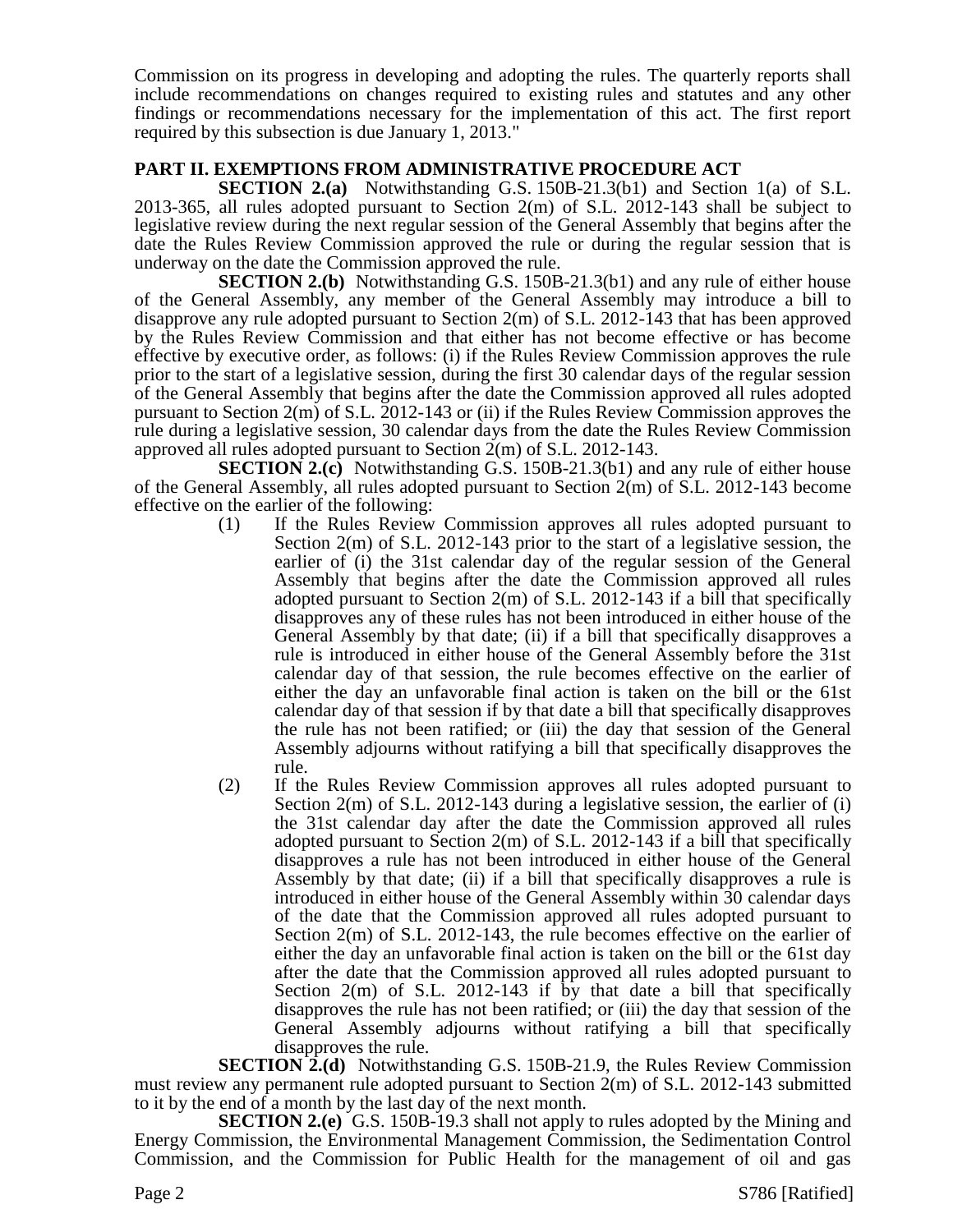exploration, development, and production activities in the State, including the use of horizontal drilling and hydraulic fracturing for that purpose.

**SECTION 2.(f)** Section 1(b) of S.L. 2013-365 reads as rewritten:

"**SECTION 1.(b)** The Mining and Energy Commission, the Environmental Management Commission, and the Commission for Public Health are exempt from the provisions of Chapter 150B of the General Statutes that require the preparation of fiscal notes for any rule proposed for the creation of a modern regulatory program for that pertains to the management of oil and gas exploration and development activities in the State, including the use of horizontal drilling and hydraulic fracturing for that purpose."

**SECTION 2.(g)** The Mining and Energy Commission, the Environmental Management Commission, and the Commission for Public Health are exempt from the provisions of Chapter 150B of the General Statutes that require that a certification be obtained from the Office of State Budget and Management, including requirements under G.S. 150B-19.1(h) and G.S. 150B-21.4, and any requirement for preliminary review by the Office of State Budget and Management pursuant to G.S. 150B-21.26, for any rule proposed for the creation of a modern regulatory program for the management of oil and gas exploration and development activities in the State, including the use of horizontal drilling and hydraulic fracturing for that purpose.

**SECTION 2.(h)** This Part is effective when it becomes law. Section 2(f) of this act shall expire December 31, 2017.

#### **PART III. AUTHORIZE ISSUANCE OF PERMITS**

**SECTION 3.(a)** The Department of Environment and Natural Resources and the Mining and Energy Commission are authorized to issue permits for oil and gas exploration and development activities using horizontal drilling and hydraulic fracturing treatments in the State pursuant to G.S. 113-395 on or after the 61st calendar day following the date that all rules adopted pursuant to Section 2(m) of S.L. 2012-143 have become effective pursuant to Section 2(c) of this act.

> **SECTION 3.(b)** Section 3(d) of S.L. 2012-143 is repealed. **SECTION 3.(c)** Section 1(c) of S.L. 2013-365 is repealed.

#### **PART IV. CREATE OIL AND GAS COMMISSION AND RECONSTITUTE MINING COMMISSION**

**SECTION 4.(a)** Part 6A of Article 7 of Chapter 143B of the General Statutes reads as rewritten:

"Part 6A. North Carolina Mining and Energy Oil and Gas Commission**.**

#### "**§ 143B-293.1. North Carolina Mining and Energy Oil and Gas Commission – creation; powers and duties.**

(a) There is hereby created the North Carolina Mining and Energy Oil and Gas Commission of the Department of Environment and Natural Resources with the power and duty to adopt rules necessary to administer the Oil and Gas Conservation Act pursuant to G.S. 113-391 and for the development of the oil, gas, and mining oil and gas resources of the State. The Commission shall make such rules consistent with the provisions of this Chapter. All rules adopted by the Commission shall be enforced by the Department of Environment and Natural Resources.

(b) The Commission shall have the authority to make determinations and issue orders pursuant to the Oil and Gas Conservation Act to (i) regulate the spacing of wells and to establish drilling units as provided in G.S. 113-393; (ii) require the operation of wells with efficient gas-oil ratios and to fix such ratios; (iii) limit and prorate the production of oil or gas, or both, from any pool or field for the prevention of waste as provided in G.S. 113-394; (iii) classify wells for taxing purposes; and (iv) require integration of interests as provided in G.S. 113-393.

(c) The Commission shall submit <del>quarterly annual</del> written reports as to its operation, activities, programs, and progress to the Joint Legislative Commission on Energy Policy and the Environmental Review Commission. The Commission shall supplement the written reports required by this subsection with additional written and oral reports as may be requested by the Joint Legislative Commission on Energy Policy and the Environmental Review Commission. The Commission shall submit the written reports required by this subsection whether or not the General Assembly is in session at the time the report is due.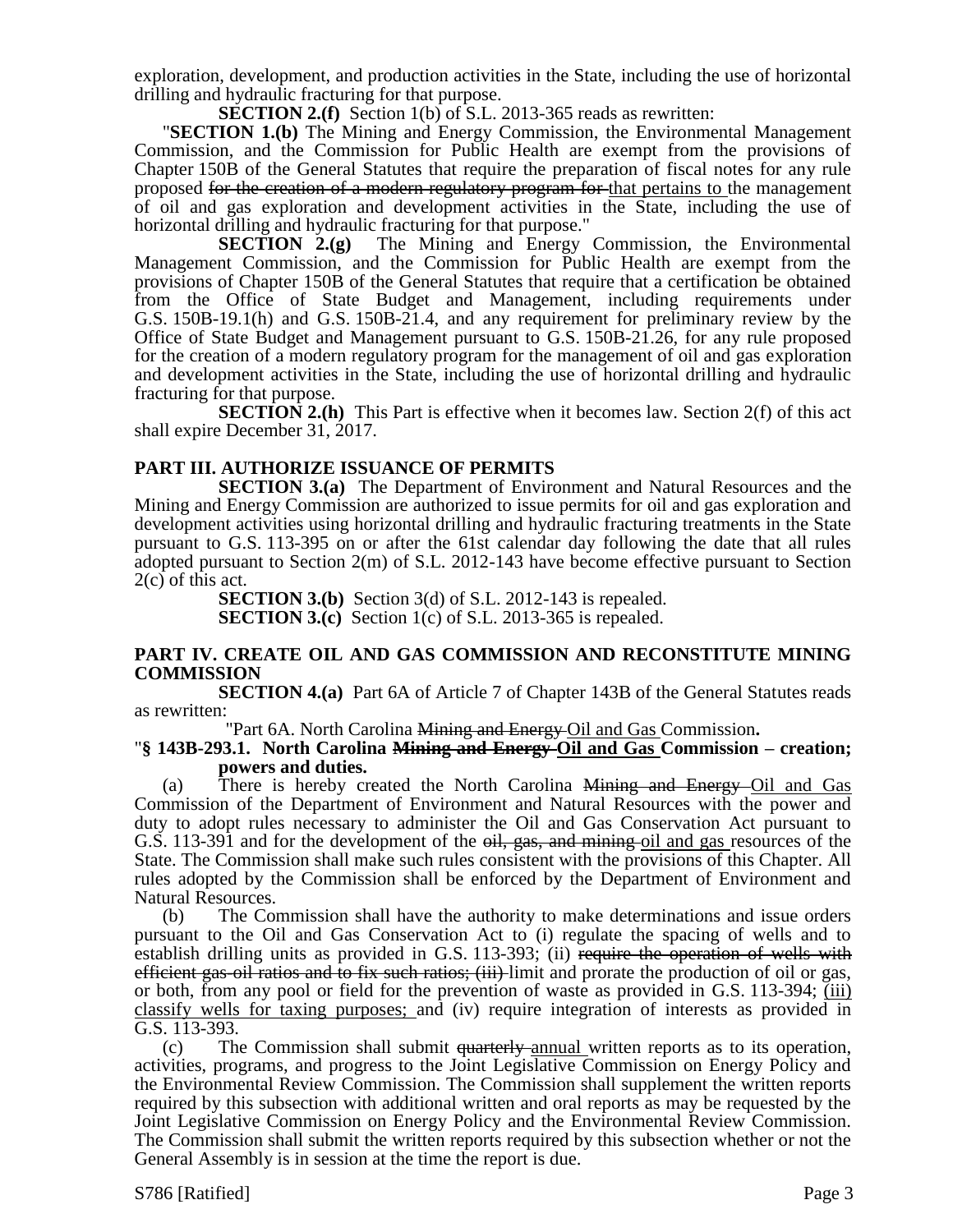#### "**§ 143B-293.2. North Carolina Mining and Energy Oil and Gas Commission – members; selection; removal; compensation; quorum; services.**

(a) Members Selection. – The North Carolina Mining and Energy Commission shall consist of 15 members appointed as follows:

- (1) The Chair of the North Carolina State University Minerals Research Laboratory Advisory Committee, or the Chair's designee, ex officio.
- (2) The State Geologist, or other designee of the Secretary of Environment and Natural Resources.
- $(3)$  Repealed by Session Laws 2013-365, s. 3(a), effective July 29, 2013.
- (3a) One appointed by the Governor, at large.
- (4) One appointed by the General Assembly upon recommendation of the Speaker of the House of Representatives who is a member of a nongovernmental conservation interest.
- (5) One appointed by the General Assembly upon recommendation of the Speaker of the House of Representatives who, at the time of initial appointment, is an elected official of a municipal government located in a region of North Carolina that has oil and gas potential. A person serving in this seat may complete a term on the Commission even if the person is no longer serving as an elected official of a municipal government but may not be reappointed to a subsequent term.
- (6) One appointed by the General Assembly upon recommendation of the Speaker of the House of Representatives who is a representative of the mining industry.
- (7) One appointed by the General Assembly upon recommendation of the Speaker of the House of Representatives who shall be a geologist with experience in oil and gas exploration and development.
- (8) One appointed by the General Assembly upon recommendation of the President Pro Tempore of the Senate who is a member of a nongovernmental conservation interest.
- (9) One appointed by the General Assembly upon recommendation of the President Pro Tempore of the Senate who, at the time of initial appointment, is a member of a county board of commissioners of a county located in a region of North Carolina that has oil and gas potential. A person serving in this seat may complete a term on the Commission even if the person is no longer serving as county commissioner but may not be reappointed to a subsequent term.
- (10) One appointed by the General Assembly upon recommendation of the President Pro Tempore of the Senate who is a representative of the mining industry.
- (11) One appointed by the General Assembly upon recommendation of the President Pro Tempore of the Senate who shall be an engineer with experience in oil and gas exploration and development.
- (12) One appointed by the Governor who shall be a representative of a publicly traded natural gas company.
- (13) One appointed by the Governor who shall be a licensed attorney with experience in legal matters associated with oil and gas exploration and development.
- (14) One appointed by the Governor who is a member of the Environmental Management Commission.
- (15) One appointed by the Governor who is a member of the Commission for Public Health.

(a1) Members Selection. – The North Carolina Oil and Gas Commission shall consist of nine members appointed as follows:

(1) One appointed by the General Assembly upon recommendation of the Speaker of the House of Representatives who, at the time of initial appointment, is an elected official of a municipal government located in a region of North Carolina that has oil and gas potential. A person serving in this seat may complete a term on the Commission even if the person is no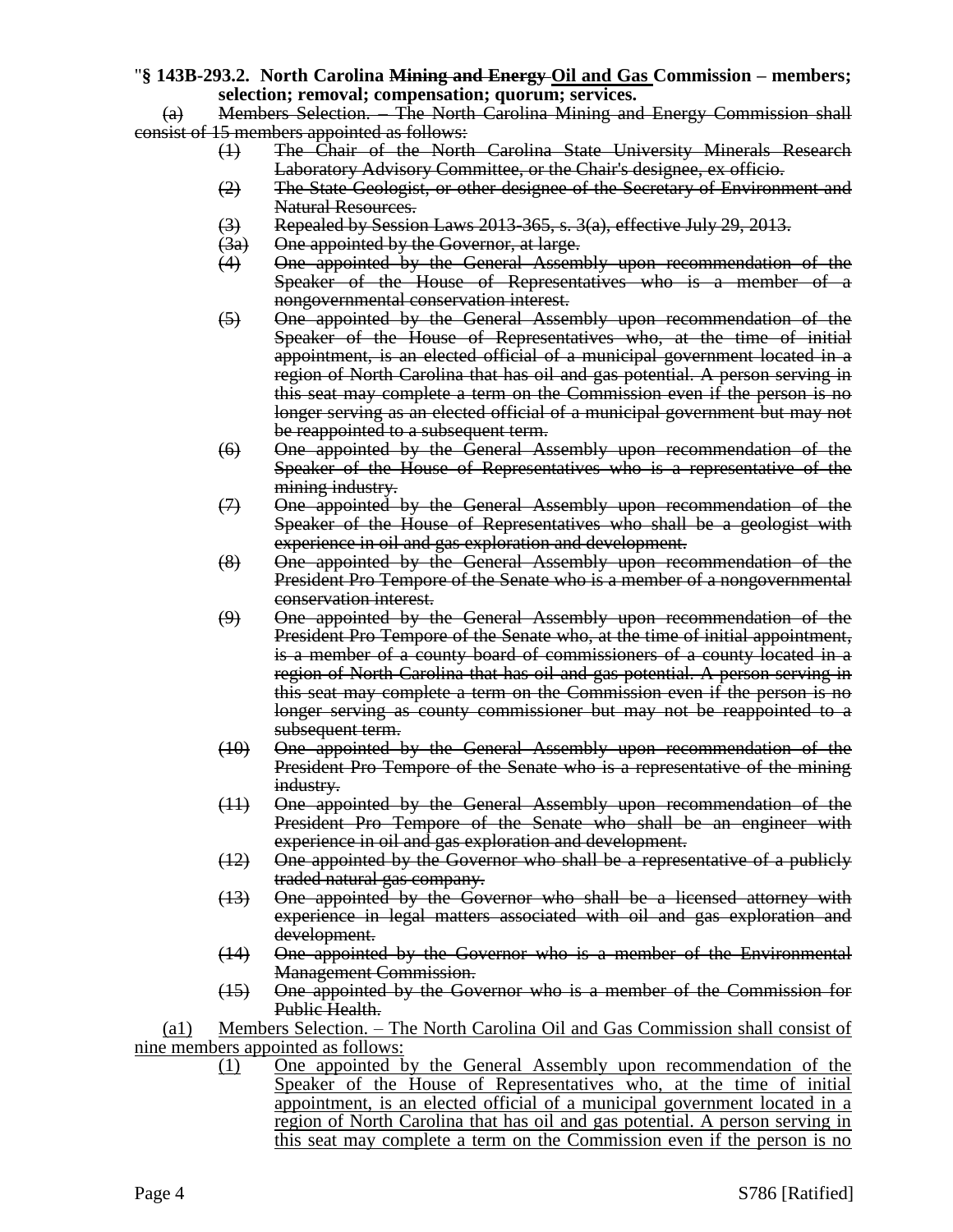longer serving as an elected official of a municipal government but may not be reappointed to a subsequent term.

- (2) One appointed by the General Assembly upon recommendation of the Speaker of the House of Representatives who shall be a geologist with experience in oil and gas exploration and development.
- (3) One appointed by the General Assembly upon recommendation of the Speaker of the House of Representatives who is a member of a nongovernmental conservation interest.
- (4) One appointed by the General Assembly upon recommendation of the President Pro Tempore of the Senate who, at the time of initial appointment, is a member of a county board of commissioners of a county located in a region of North Carolina that has oil and gas potential. A person serving in this seat may complete a term on the Commission even if the person is no longer serving as county commissioner but may not be reappointed to a subsequent term.
- (5) One appointed by the General Assembly upon recommendation of the President Pro Tempore of the Senate who is a member of a nongovernmental conservation interest.
- (6) One appointed by the General Assembly upon recommendation of the President Pro Tempore of the Senate who shall be an engineer with experience in oil and gas exploration and development.
- (7) One appointed by the Governor who shall be a representative of a publicly traded natural gas company.
- (8) One appointed by the Governor who shall be a licensed attorney with experience in legal matters associated with oil and gas exploration and development.
- (9) One appointed by the Governor with experience in matters related to public health.

(b) Terms. – The term of office of members of the Commission is three years. A member may be reappointed to no more than two consecutive three-year terms. The term of a member who no longer meets the qualifications of their respective appointment, as set forth in subsection (a) of this section, shall terminate but the member may continue to serve until a new member who meets the qualifications is appointed. The terms of members appointed under subdivisions  $(4)$ ,  $(6)$ ,  $(9)$ , and  $(12)$  (1),  $(4)$ , and  $(7)$  of subsection  $(4)$  (a1) of this section shall expire on June 30 of years evenly divisible by three. The terms of members appointed under subdivisions  $(7)$ ,  $(10)$ ,  $(13)$ , and  $(14)$   $(2)$ ,  $(5)$ , and  $(8)$  of subsection  $(a)$   $(a1)$  of this section shall expire on June 30 of years that precede by one year those years that are evenly divisible by three. The terms of members appointed under subdivisions  $(5)$ ,  $(8)$ ,  $(11)$ , and  $(15)$   $(3)$ ,  $(6)$ , and (9) of subsection  $(a)$  (a1) of this section shall expire on June 30 of years that follow by one year those years that are evenly divisible by three.

- (c) Vacancies; Removal from Office.
	- (1) Any appointment by the Governor to fill a vacancy on the Commission created by the resignation, dismissal, death, or disability of a member shall be for the balance of the unexpired term. The Governor shall have the power to remove any member of the Commission from office for misfeasance, malfeasance, or nonfeasance in accordance with the provisions of G.S. 143B-13 of the Executive Organization Act of 1973.
	- (2) Members appointed by the President Pro Tempore of the Senate and the Speaker of the House of Representatives shall be made in accordance with G.S. 120-121, and vacancies in those appointments shall be filled in accordance with G.S. 120-122. In accordance with Section 10 of Article VI of the North Carolina Constitution, a member may continue to serve until a successor is duly appointed.

(d) Compensation. – The members of the Commission shall receive per diem and necessary traveling and subsistence expenses in accordance with the provisions of G.S. 138-5.

(e) Quorum. – A majority of the Commission shall constitute a quorum for the transaction of business.

Staff. – All staff support required by the Commission shall be supplied by the Division of Energy, Mineral, and Land Resources and the North Carolina Geological Survey.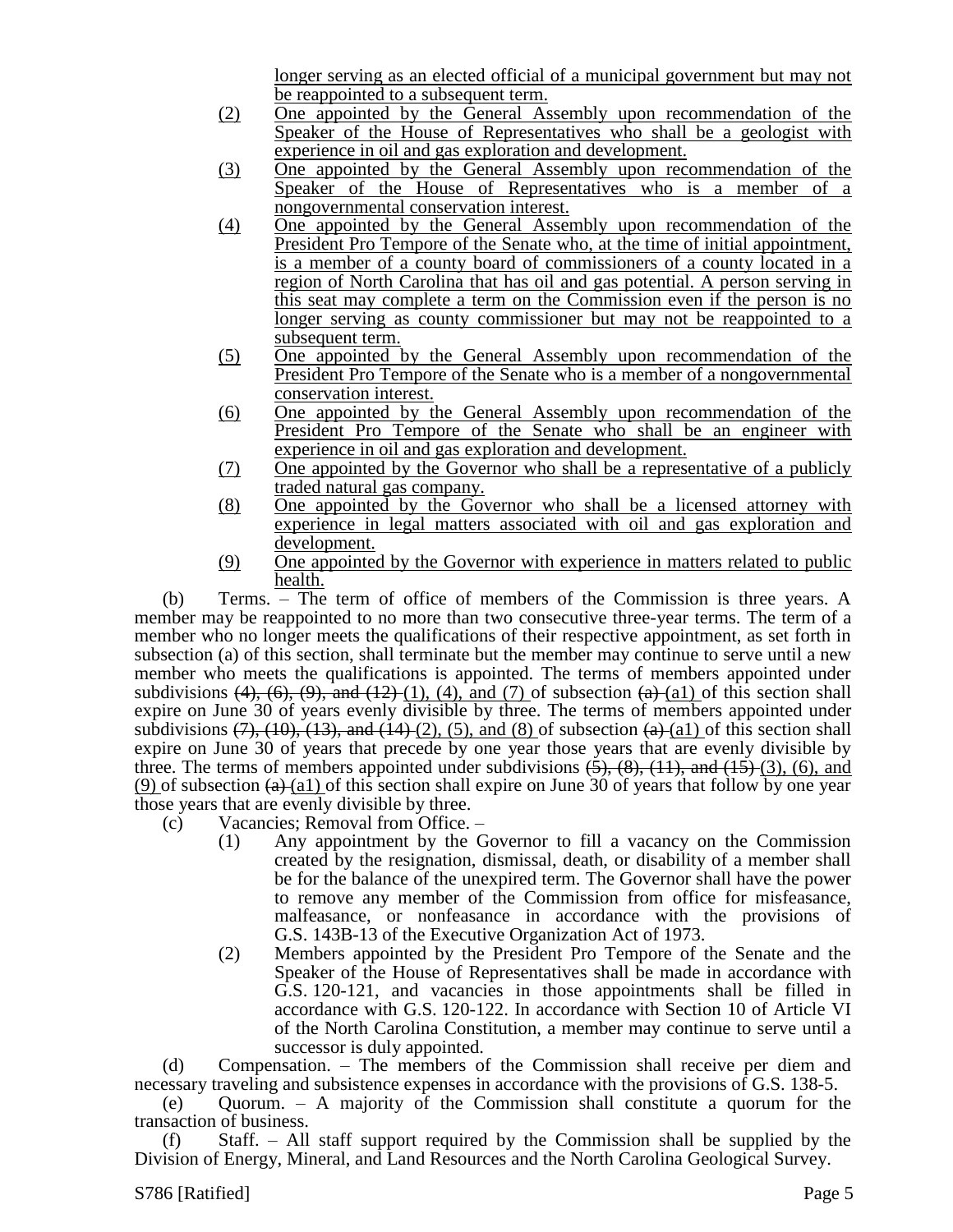(g) Committees. – In addition to the Committee on Civil Penalty Remissions required to be established under G.S. 143B-293.6, the chair may establish other committees from members of the Commission to address specific issues as appropriate. No member of a committee may hear or vote on any matter in which the member has an economic interest. A majority of a committee shall constitute a quorum for the transaction of business. At a minimum, the chair shall establish a Committee on Mining, which shall consist of members appointed under subdivisions  $(1)$ ,  $(4)$ ,  $(6)$ ,  $(8)$ ,  $(10)$ ,  $(14)$ , and  $(15)$  of subsection  $(a)$  of this section. The Committee on Mining shall have exclusive responsibility and authority over matters pertaining to mining and implementation of the Mining Act of 1971, including all of the following powers and duties:

- $(1)$  To act as the advisory body to the Governor pursuant to Article  $V(a)$  of the Interstate Mining Compact, as set out in G.S. 74-37.
- (2) To adopt rules necessary to administer the Mining Act of 1971 pursuant to G.S. 74-63.
- (3) To adopt rules necessary to administer the Control of Exploration for Uranium in North Carolina Act of 1983 pursuant to G.S. 74-86.
- (4) To adopt rules, not inconsistent with the laws of this State, as may be required by the federal government for grants-in-aid for mining resource purposes which may be made available to the State by the federal government. This section is to be liberally construed in order that the State and its citizens may benefit from such grants-in-aid.

(h) Office May Be Held Concurrently With Others.  $-$  Membership on the  $\frac{1}{\text{Mining and}}$ Energy Oil and Gas Commission is hereby declared to be an office that may be held concurrently with other elective or appointive offices in addition to the maximum number of offices permitted to be held by one person under G.S. 128-1.1.

#### "**§ 143B-293.3. Reserved for future codification purposes.**

#### "**§ 143B-293.4. North Carolina Mining and Energy Oil and Gas Commission – officers.**

The Mining and Energy Oil and Gas Commission shall have a chair and a vice-chair. The Commission shall elect one of its members to serve as chair and one of its members to serve as vice-chair. The chair and vice-chair shall serve one-year terms beginning August 1 and ending July 31 of the following year. The chair and vice-chair may serve any number of terms, but not more than two terms consecutively.

"**§ 143B-293.5.** North Carolina Mining and Energy Oil and Gas Commission – meetings.

The North Carolina Mining and Energy-Oil and Gas Commission shall meet at least quarterly and may hold special meetings at any time and place within the State at the call of the chair or upon the written request of at least nine-five members.

#### "**§ 143B-293.6. North Carolina Mining and Energy Oil and Gas Commission – quasi-judicial powers; procedures.**

(a) With respect to those matters within its jurisdiction, the Mining and Energy Oil and Gas Commission shall exercise quasi-judicial powers in accordance with the provisions of Chapter 150B of the General Statutes.

The chair shall appoint a Committee on Civil Penalty Remissions from the members of the Commission. No member of the Committee on Civil Penalty Remissions may hear or vote on any matter in which the member has an economic interest. In determining whether a remission request will be approved, the Committee shall consider the recommendation of the Secretary or the Secretary's designee and all of the following factors:

- (1) Whether one or more of the civil penalty assessment factors in subsection (b) of this section were wrongly applied to the detriment of the petitioner.
- (2) Whether the violator promptly abated continuing environmental damage resulting from the violation.
- (3) Whether the violation was inadvertent or a result of an accident.
- (4) Whether the violator had been assessed civil penalties for any previous violations.
- (5) Whether payment of the civil penalty will prevent payment for the remaining necessary remedial actions.

(c) The Committee on Civil Penalty Remissions may remit the entire amount of the penalty only when the violator has not been assessed civil penalties for previous violations and when payment of the civil penalty will prevent payment for the remaining necessary remedial actions."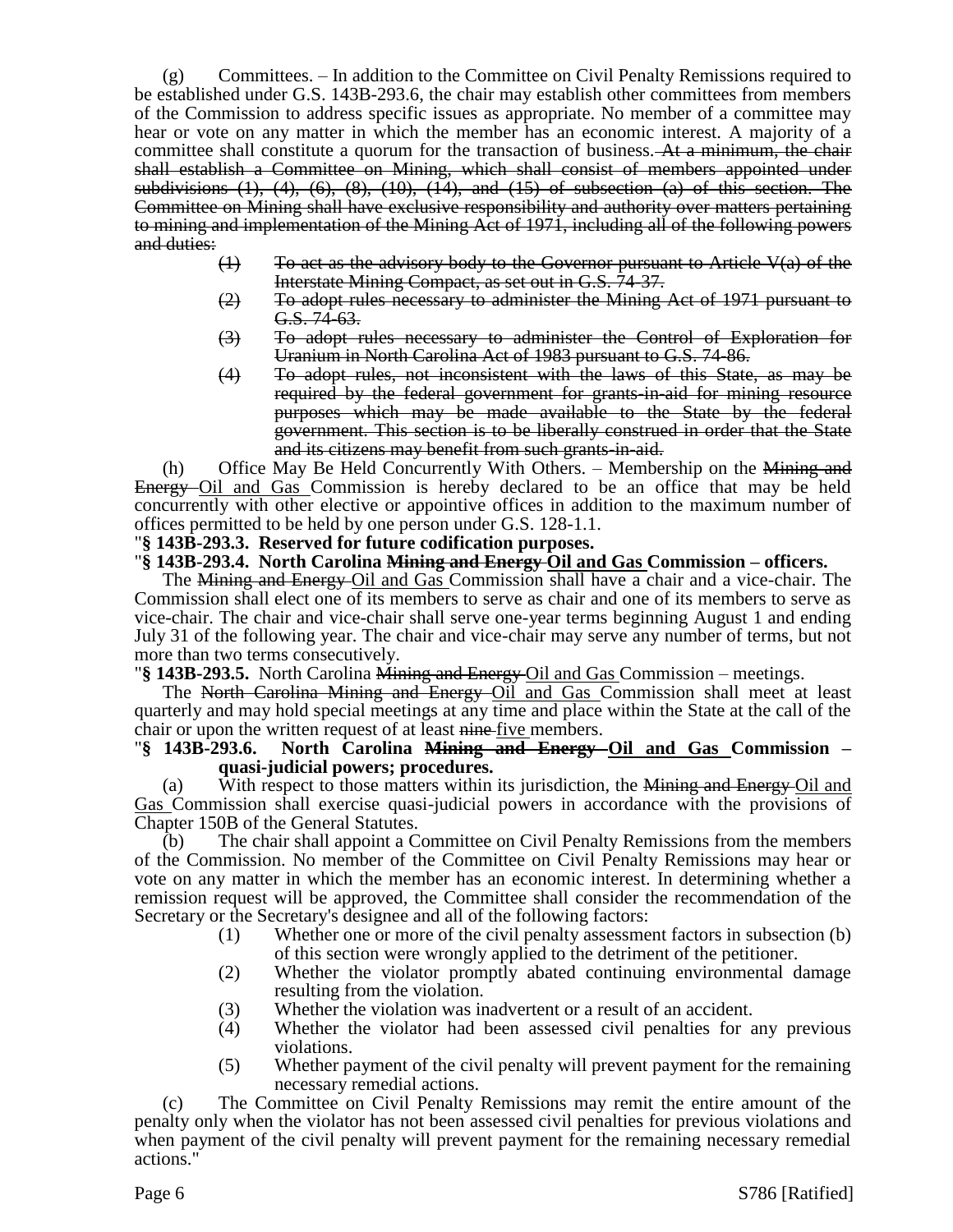**SECTION 4.(b)** The terms of all members of the Mining and Energy Commission serving on July 31, 2015, shall expire on that date. A new Oil and Gas Commission of nine members shall be appointed in the manner provided by G.S. 143B-293.2(a1), as enacted by Section 4(a) of this act, and this section. Members appointed in the manner provided by G.S. 143B-293.2(a1), as enacted by Section  $4(a)$  of this act, shall be appointed no later than August 1, 2015.

**SECTION 4.(c)** The Revisor of Statutes shall make the conforming statutory changes necessary to the General Statutes to reflect renaming of the Mining and Energy Commission to the Oil and Gas Commission, effective August 1, 2015, as provided in this section.

**SECTION 5.(a)** Part 6 of Article 7 of Chapter 143B of the General Statutes is reenacted and reads as rewritten:

"Part 6. North Carolina Mining Commission.

#### "**§ 143B-290. North Carolina Mining Commission – creation; powers and duties.**

There is hereby created the North Carolina Mining Commission of the Department of Environment and Natural Resources with the power and duty to promulgate rules for the enhancement of the mining resources of the State.

- (1) The North Carolina Mining Commission shall have the following powers and duties:
	- a. To act as the advisory body to the Governor pursuant to Article V(a) of the Interstate Mining Compact, as set out in G.S. 74-37.
	- b. Repealed by Session Laws 2002-165, s. 1.10, effective October 23, 2002.
	- c. To hear permit appeals, conduct a full and complete hearing on such controversies and affirm, modify, or overrule permit decisions made by the Department pursuant to G.S. 74-61.
	- d. To promulgate rules necessary to administer the Mining Act of 1971, pursuant to G.S. 74-63.
	- e. To promulgate rules necessary to administer the Control of Exploration for Uranium in North Carolina Act of 1983, pursuant to G.S. 74-86.
- (2) The Commission is authorized to make such rules, not inconsistent with the laws of this State, as may be required by the federal government for grants-in-aid for mining resource purposes which may be made available to the State by the federal government. This section is to be liberally construed in order that the State and its citizens may benefit from such grants-in-aid.
- (3) The Commission shall make such rules consistent with the provisions of this Chapter. All rules adopted by the Commission shall be enforced by the Department of Environment and Natural Resources.
	-

#### (4) Recodified as  $§$  74-54.1 by c. 1039, s. 16, effective July 24, 1992.<br>
"§ 143B-291. North Carolina Mining Commission – members; selection; North Carolina Mining Commission – members; selection; removal; **compensation; quorum; services.**

(a) Members, Selection. – The North Carolina Mining Commission shall consist of nine members appointed by the Governor under a specified subdivision of this subsection as follows:

- (1) One member who is the chair of the North Carolina State University Minerals Research Laboratory Advisory Committee, ex officio.
- $(2)$  One member who is a representative of the mining industry.
- (3) One member who is a representative of the mining industry.
- (4) One member who is a representative of the mining industry.
- (5) One member who is a representative of nongovernmental conservation interests.
- (6) One member who is a representative of nongovernmental conservation interests.
- (7) One member who is a representative of nongovernmental conservation interests.
- (8) One who, at the time of the appointment to the Mining Commission, is a member of the Environmental Management Commission and knowledgeable in the principles of water and air resources management.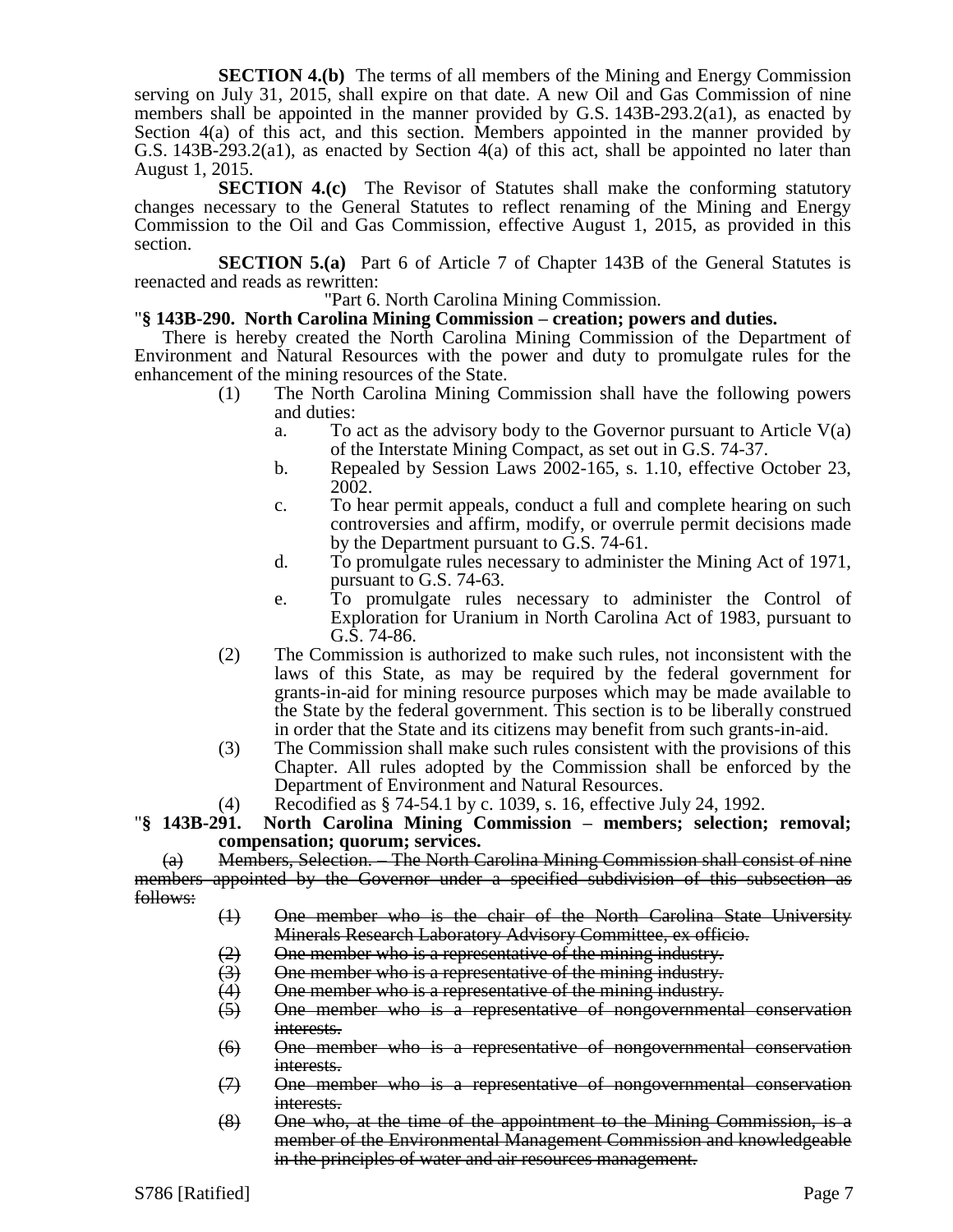(9) One who, at the time of the appointment to the Mining Commission, is a member of the Environmental Management Commission and knowledgeable in the principles of water and air resources management.

(a1) Members, Selection. – The North Carolina Mining Commission shall consist of eight members appointed as follows:

- (1) One member who is the chair of the North Carolina State University Minerals Research Laboratory Advisory Committee.
- (2) The State Geologist, ex officio and nonvoting.<br>
One member appointed by the Governor w
- (3) One member appointed by the Governor who is a representative of the mining industry.
- (4) One member appointed by the Governor who is a representative of the mining industry.
- (5) One member appointed by the General Assembly upon recommendation of the Speaker of the House of Representatives who is a representative of the mining industry.
- (6) One member appointed by the General Assembly upon recommendation of the President Pro Tempore of the Senate who is a representative of the mining industry.
- (7) One member appointed by the General Assembly upon recommendation of the Speaker of the House of Representatives who is a member of nongovernmental conservation interests.
- (8) One member appointed by the General Assembly upon recommendation of the President Pro Tempore of the Senate who is a member of nongovernmental conservation interests.

(b) Terms. – The term of office of a member of the Commission is six years. At the expiration of each member's term, the Governor-appointing authority shall replace the member with a new member of like qualifications for a term of six years. The term of <del>members t</del>he member appointed under subdivisions  $(2)$ ,  $(5)$ , and  $(8)$  subdivision (5) of subsection  $(a)$  (a1) of this section shall expire on 30-June 30 of years that precede by one year those years that are evenly divisible by six. The term of members appointed under subdivisions (3) and (6) of subsection  $(a)$  (a1) of this section shall expire on 30-June 30 of years that follow by one year those years that are evenly divisible by six. The term of members appointed under subdivisions  $(4)$ ,  $(7)$ , and  $(9)$  (4) and (7) of subsection  $(4)$  (a1) of this section shall expire on 30 June 30 of years that follow by three years those years that are evenly divisible by six. Upon the expiration of a six-year term, a member may continue to serve until a successor is appointed and duly qualified as provided by G.S. 128-7.

(c) Vacancies. – An appointment to fill a vacancy shall be for the unexpired balance of the term.

(d) Removal. – The Governor may remove any member of the Commission from office for misfeasance, malfeasance, or nonfeasance in accordance with the provisions of G.S. 143B-13.

(e) Compensation. – The members of the Commission shall receive per diem and necessary traveling and subsistence expenses in accordance with the provisions of G.S. 138-5.

(f) Quorum. – A majority of the Commission shall constitute a quorum for the transaction of business.

(g) Staff. – All clerical and other services required by the Commission shall be supplied by the Secretary of Environment and Natural Resources.

#### "**§ 143B-292. North Carolina Mining Commission – officers.**

The North Carolina Mining Commission shall have a chair and a vice-chair. The chair shall be designated by the Governor from among the members of the Commission to serve as chair at the pleasure of the Governor. The vice-chair shall be elected by and from the members of the Commission and shall serve for a term of two years or until the expiration of the vice-chair's regularly appointed term.

## "**§ 143B-293. North Carolina Mining Commission – meetings.**

The North Carolina Mining Commission shall meet at least semiannually and may hold special meetings at any time and place within the State at the call of the chair or upon the written request of at least five four members."

**SECTION 5.(b)** The terms of all members of the Mining and Energy Commission serving on July 31, 2015, shall expire on that date. A new Mining Commission of seven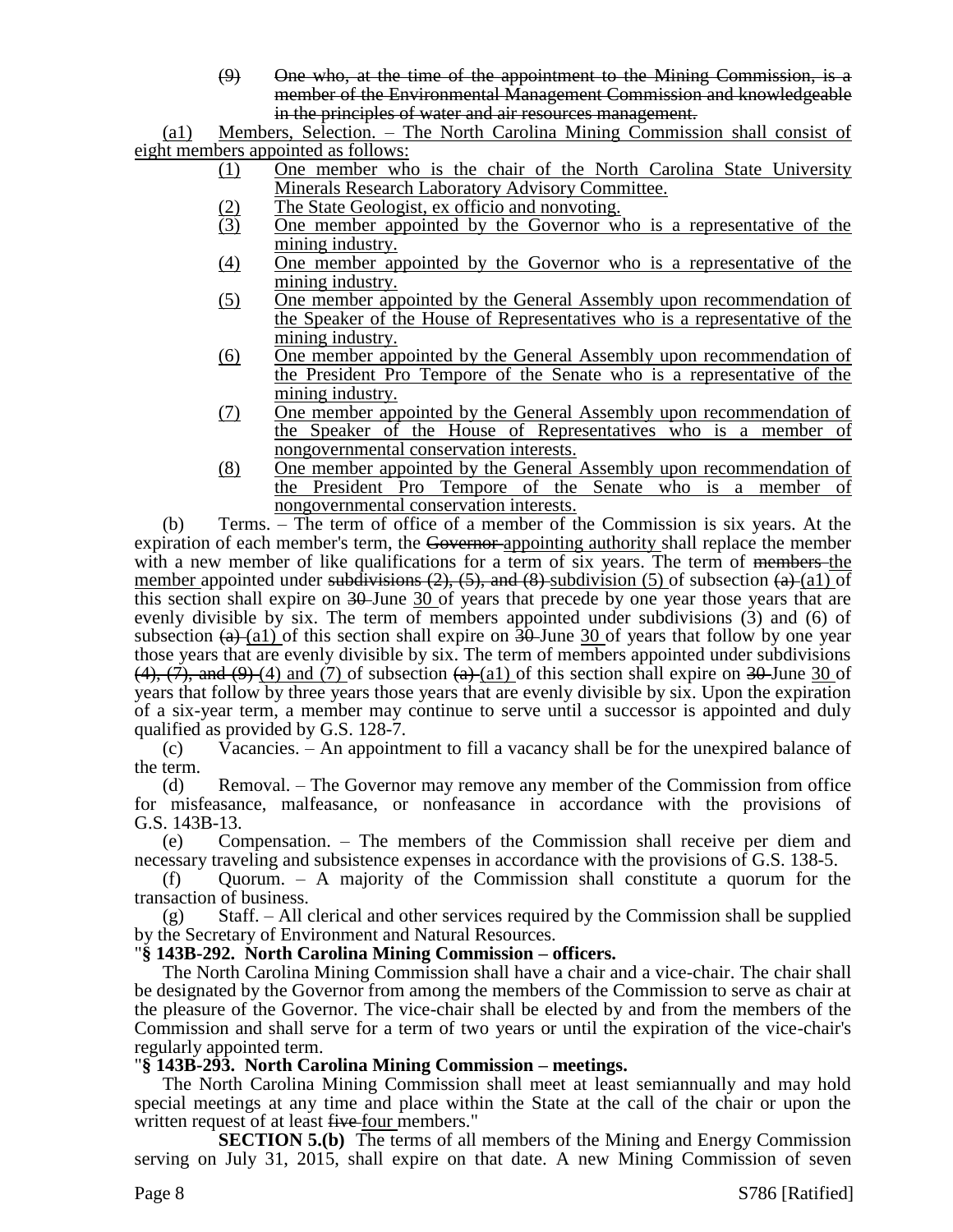members shall be appointed in the manner provided by G.S. 143B-291(a1), as enacted by Section 5(a) of this act, and this section. Members appointed in the manner provided by G.S. 143B-291(a1), as enacted by Section 5(a) of this act, shall be appointed no later than August 1, 2015.

**SECTION 5.(c)** The Revisor of Statutes shall make the conforming statutory changes necessary to the General Statutes to reflect renaming of the Mining and Energy Commission to the Mining Commission, effective August 1, 2015, as provided in this section.

**SECTION 6.** This Part becomes effective July 31, 2015.

## **PART V. MISCELLANEOUS STATUTORY AMENDMENTS RELATED TO SHALE GAS EXPLORATION, DEVELOPMENT, AND PRODUCTION**

# **SECTION 7.(a)** G.S. 113-391 reads as rewritten:

"**§ 113-391. Jurisdiction and authority; rules and orders.** …

(a5) Entry of rules in the North Carolina Administrative Code that address the areas identified by subsections (a) and (a3) of this section by July 1, 2015, create a rebuttable presumption that the rules are sufficient to meet the requirements for development of a modern regulatory program pursuant to this section.

(a6) The Commission shall have the authority to develop rules addressing requirements for: permit applications; permit modifications; permit conditions; denial of applications for permits; permit transfers from one person to another; and permit durations, suspensions, revocations, and release.

…."

**SECTION 7.(b)** G.S. 143B-293.1(b) reads as rewritten:

"(b) The Commission shall have the authority to make determinations and issue orders pursuant to the Oil and Gas Conservation Act to (i) regulate the spacing of wells and to establish drilling units as provided in G.S. 113-393; (ii) require the operation of wells with efficient gas-oil ratios and to fix such ratios; (iii) limit and prorate the production of oil or gas, or both, from any pool or field for the prevention of waste as provided in G.S. 113-394; (iii) classify wells for taxing purposes; and (iv) require integration of interests as provided in G.S. 113-393."

**SECTION 8.(a)** Article 27 of Chapter 113 of the General Statutes is amended by adding a new section to read:<br>"§ 113-391.1. Trade secr

#### Trade secret and confidential information determination; protection; **retention; disclosure to emergency personnel.**

(a) Legislative Findings. – The General Assembly finds that while confidential information must be maintained as such with the utmost care, for the protection of public health, safety, and the environment, the information should be immediately accessible to first responders and medical personnel in the event that the information is deemed necessary to address an emergency.

(b) Determination and Treatment of Confidential Information. – Information obtained by the Commission and the Department pursuant to this Article, and rules adopted thereunder, shall be available to the public except that, upon a showing satisfactory to the Commission by any person that information to which the Commission and Department has access, if made public, would divulge methods or processes entitled to protection as confidential information pursuant to G.S. 132-1.2, the Commission shall consider the information confidential. In accordance with subsection (b1) of G.S. 113-391, the State Geologist shall serve as the custodian of the confidential information and shall ensure that it is maintained securely as provided in G.S. 132-7. The State Geologist, or the Geologist's designee, shall:

(1) Review confidential information that concerns hydraulic fracturing fluid, as that term is defined in G.S. 113-389, to ensure compliance with all State and federal laws, rules, and regulations concerning prohibited chemicals or constituents, or exceedances of standards for chemicals or constituents. The State Geologist, or the Geologist's designee, shall issue a written certification within five days of completion of the review that the hydraulic fracturing fluids, including chemicals and constituents contained therein, comply with all State and federal laws, rules, and regulations; (ii) transmit the certification to the Mining and Energy Commission and the Director of the Division of Energy, Mining, and Land Resources; and (iii) transmit a copy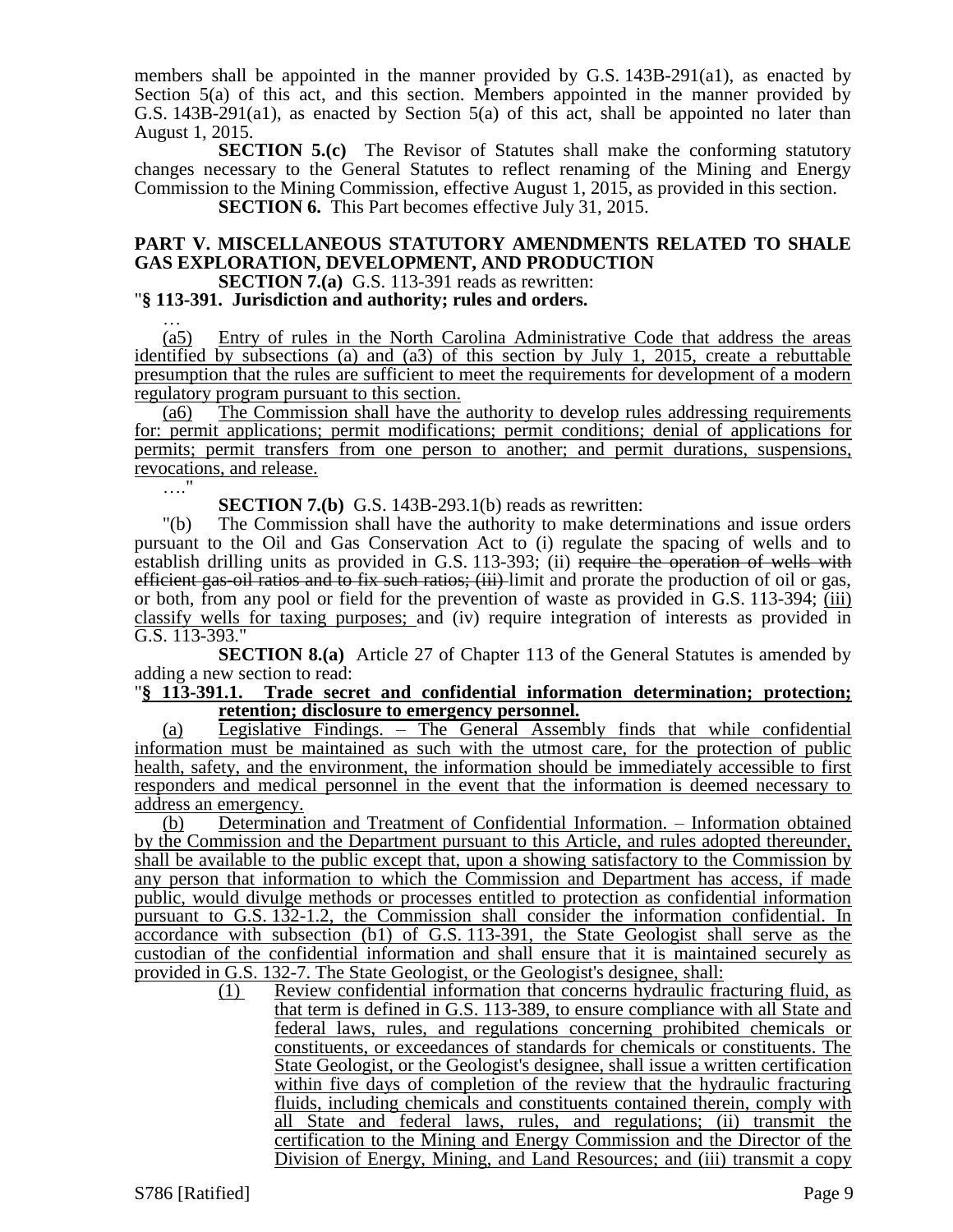of the certification electronically to the permittee. Horizontal drilling and hydraulic fracturing treatments shall not commence until this written certification has been issued and transmitted as required by this subsection.

(2) Review, in consultation with the State Health Director, confidential information that concerns hydraulic fracturing fluid, as that term is defined in G.S. 113-389, to advise local health departments of additional parameters that should be included in testing for private drinking water wells in their jurisdictions in compliance with the requirements of G.S. 87-97 and the Private Well Water Education Act enacted by S.L. 2013-122.

(c) Exceptions to Disclosure Prohibitions. – Confidential information obtained by the Commission and the Department pursuant to this Article, and rules adopted thereunder, may be disclosed to any officer, employee, or authorized representative of any federal or State agency if disclosure is necessary to carry out a proper function of the Department or other agency or when relevant in any proceeding under this Article. Confidential information shall be disclosed to the following:

- (1) The Division of Emergency Management of the Department of Public Safety. The Division shall maintain this information as confidential except if disclosure is necessary to carry out a proper function of the Division, including for the purposes of emergency planning and emergency response. For purposes of this section, the term "emergency" is defined as provided in G.S. 166A-19.3.
- (2) A treating health care provider who determines that a medical emergency exists and that the information is necessary for emergency or first aid treatment. Regardless of the existence of a written statement of need or a confidentiality agreement, the Department shall immediately disclose the confidential information to the treating health care provider upon request. If confidential information is disclosed pursuant to this subdivision, the Department shall notify the owner of the confidential information as soon as practicable, but no later than 24 hours after disclosure. The owner of the confidential information may require execution of a written statement of need and a confidentiality agreement from the treating health care provider as soon as circumstances permit. The confidentiality agreement (i) may restrict the use of the information to the health purposes indicated in a written statement of need; (ii) may provide for appropriate legal remedies in the event of a breach of the agreement, including stipulation of a reasonable pre-estimate of likely damages; and (iii) may not include requirements for the posting of a penalty bond. The parties are not precluded from pursuing noncontractual remedies to the extent permitted by law.
- (3) A Fire Chief, as that term is defined in G.S. 95-174, who determines that an emergency exists and that the information is necessary to address the emergency. Regardless of the existence of a written statement of need or a confidentiality agreement, the Department shall immediately disclose the confidential information to the Fire Chief upon request. If confidential information is disclosed pursuant to this subdivision, the Department shall notify the owner of the confidential information as soon as practicable, but no later than 24 hours after disclosure. The owner of the confidential information may require execution of a written statement of need and a confidentiality agreement from the Fire Chief as soon as circumstances permit. The confidentiality agreement (i) may restrict the use of the information to the emergency purposes indicated in a written statement of need; (ii) may provide for appropriate legal remedies in the event of a breach of the agreement, including stipulation of a reasonable pre-estimate of likely damages; and (iii) may not include requirements for the posting of a penalty bond. The parties are not precluded from pursuing noncontractual remedies to the extent permitted by law.

(d) Penalties for Unlawful Disclosure. – Except as provided in subsection (c) of this section or as otherwise provided by law, any person who has access to confidential information pursuant to this section and who knowingly and willfully discloses it to any person not authorized to receive it shall be guilty of a Class 1 misdemeanor and shall be subject to civil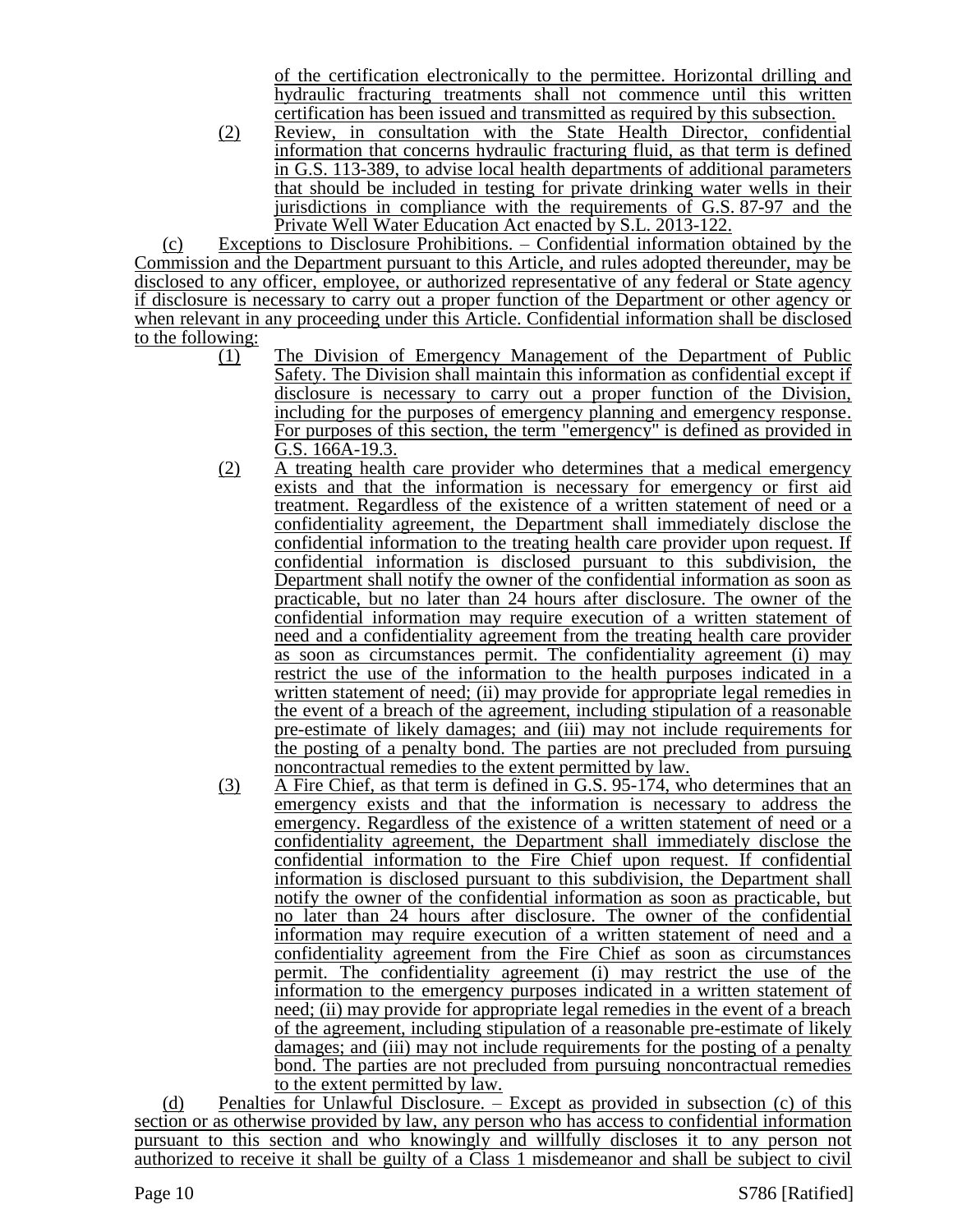action for damages and injunction by the owner of the confidential information, including, without limitation, actions under Article 24 of Chapter 66 of the General Statutes.

(e) Appeal From Commission Decisions Concerning Confidentiality. – Within 10 days of any decision made pursuant to subsection (b) of this section, the Commission shall provide notice to any person who submits information asserted to be confidential (i) that the information is not entitled to confidential treatment and (ii) of any decision to release such information to any person who has requested the information. Notwithstanding the provisions of G.S. 132-9, or procedures for appeal provided under Article 4 of Chapter 150B of the General Statutes, any person who requests information and any person who submits information who is dissatisfied with a decision of the Commission to withhold or release information made pursuant to subsection (b) of this section shall have 30 days after receipt of notification from the Commission to appeal by filing an action in superior court and in accordance with the procedures for a mandatory complex business case set forth in G.S. 7A-45.4. Notwithstanding any other provision of G.S. 7A-45.4, the appeal shall be heard de novo by a judge designated as a Business Court Judge under G.S. 7A-45.3. The information may not be released by the Commission until the earlier of (i) the 30-day period for filing of an appeal has expired without filing of an appeal or (ii) a final judicial determination has been made in an action brought to appeal a decision of the Commission. In addition, the following shall apply to actions brought pursuant to this section:

- $\frac{(1)}{(2)}$  Such actions shall be set down for immediate hearing.<br>The burden shall be on the owner of the informa
- The burden shall be on the owner of the information to show that the information is entitled to protection as confidential information pursuant to G.S. 132-1.2.
- (3) The court shall allow a party seeking disclosure of information who substantially prevails to recover its reasonable attorneys' fees if attributed to the information. The court may not assess attorneys' fees against the Commission or the Department, however, but shall impose such fees on the owner of the information asserting confidentiality.
- (4) If the court determines that an action brought pursuant to this section was filed in bad faith or was frivolous, the court shall assess reasonable attorneys' fees against the person or persons instituting the action and award to the prevailing party or parties."
- **SECTION 8.(b)** G.S. 113-391(b1) reads as rewritten:

"(b1) In the exercise of their respective authority over oil and gas exploration and development activities, the Commission and the Department, as applicable, shall have access to all data, records, and information related to such activities, including, but not limited to, seismic surveys, stratigraphic testing, geologic cores, proposed well bore trajectories, hydraulic fracturing fluid chemicals and constituents, drilling mud chemistry, and geophysical borehole logs. With the exception of information designated as a trade secret, as defined in G.S. 66-152(3), and that is designated as confidential or as a trade secret under G.S. 132-1.2, the Department shall make any information it receives available to the public. The State Geologist Geologist, or the State Geologist's designee, shall serve as the custodian of all data, information, and records received by the Department pursuant to this subsection-subsection, including information designated as a trade secret, as defined in G.S. 66-152(3), and that is designated as confidential or as a trade secret under G.S. 132-1.2, and shall ensure that all of the information information, including information designated as a trade secret, as defined in G.S. 66-152(3), and that is designated as confidential or as a trade secret under G.S. 132-1.2, is maintained securely as provided in G.S. 132-7."

**SECTION 8.(c)** This section is effective when it becomes law, except that 113-391A(d), as enacted by Section 8(a) of this act, shall become effective December 1, 2014.

**SECTION 9.** G.S. 113-391(a)(6) is repealed.

**SECTION 10.** G.S. 113-392(c) is repealed.

**SECTION 11.** G.S. 113-395 reads as rewritten:

#### "**§ 113-395. Permits, fees, and notice required for oil and gas activities.**

(a) Before any well, in search of oil or gas, shall be drilled, the person desiring to drill the same shall submit an application for a permit to the Department upon such form as the Department may prescribe and shall pay a fee of three thousand dollars (\$3,000) for each well. the first well to be drilled on a pad and fifteen hundred dollars (\$1,500) for each additional well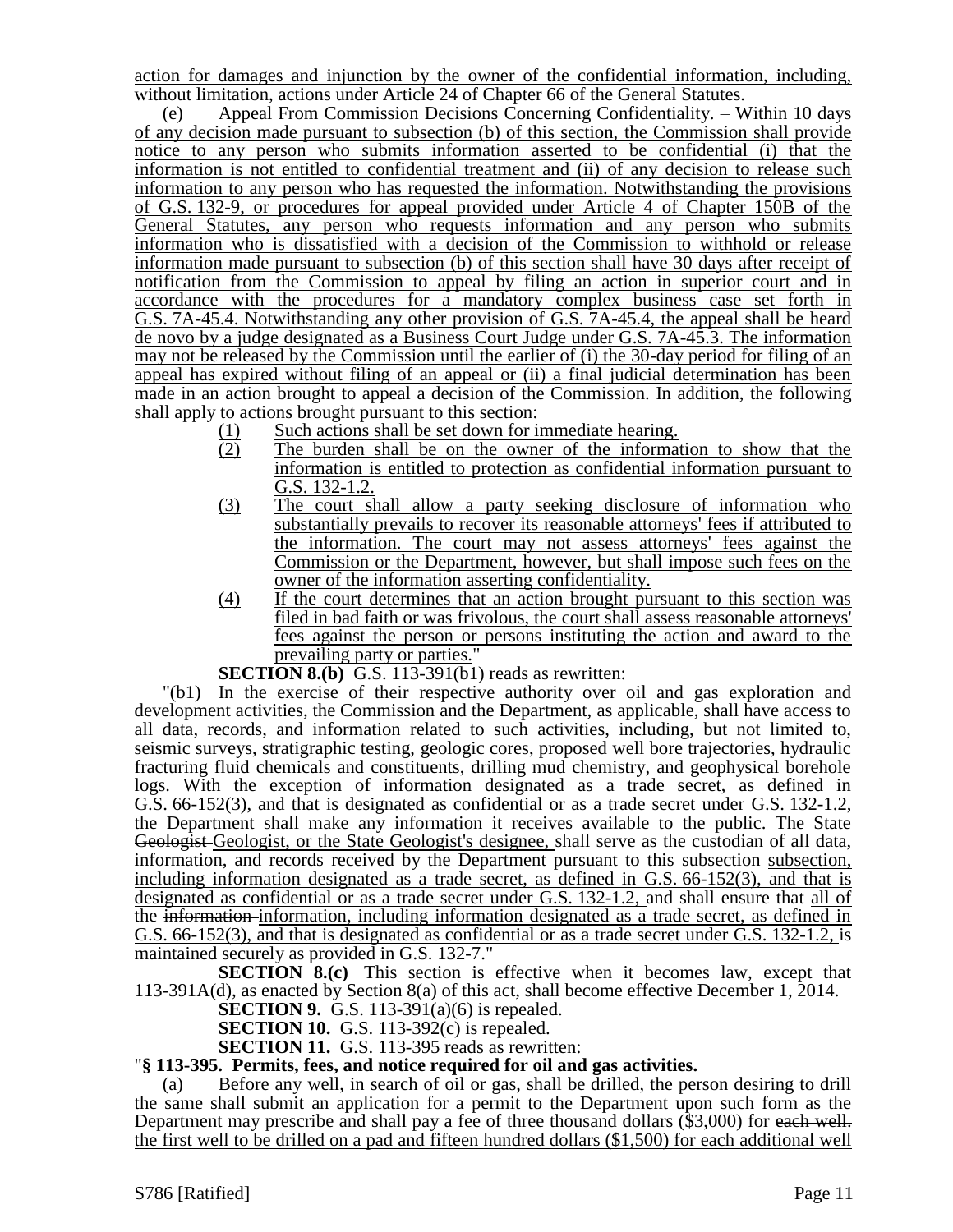to be drilled on the same pad. The drilling of any well is prohibited unless the Department has issued a permit for the activity.

(b) Any person desiring to use hydraulic fracturing treatments in conjunction with oil and gas operations or activities shall submit an application for a permit to the Department upon such form as the Department may prescribe. The use of hydraulic fracturing treatments is prohibited unless the Department has issued a permit for the activity.

Each abandoned well and each dry hole shall be plugged promptly in the manner and within the time required by rules prescribed by the Department,Commission, and the owner of such well shall give notice, upon such form as the Department Commission may prescribe, of the abandonment of each dry hole and of the owner's intention to abandon, and shall pay a fee of four hundred fifty dollars (\$450.00). No well shall be abandoned until such notice has been given and such fee has been paid."

**SECTION 12.** G.S. 113-420 reads as rewritten:

# "**§ 113-420. Notice and entry to property.**

(a) Notice Required for Activities That Do Not Disturb Surface of Property.Property to Surface Owner. – If an oil or gas developer or operator is not the surface owner of the property on which oil and gas operations are to occur, before entering the property for oil or gas operations that do not disturb the surface, including inspections, staking, surveys, measurements, and general evaluation of proposed routes and sites for oil or gas drilling operations, the developer or operator shall give written notice to the surface owner at least 14 days before the desired date of entry to the property. Notice shall be given by certified mail, return receipt requested. The requirements of this subsection may not be waived by agreement of the parties. The notice, at a minimum, shall include all of the following:

- (1) The identity of person(s) requesting entry upon the property.<br>
(2) The purpose for entry on the property.
- The purpose for entry on the property.
- (3) The dates, times, and location on which entry to the property will occur, including the estimated number of entries.

(b) Notice Required for Land-Disturbing Activities. Activities to Surface Owner.  $-$  If an oil or gas developer or operator is not the surface owner of the property on which oil or gas operations are to occur, before entering the property for oil or gas operations that disturb the surface, the developer or operator shall give written notice to the surface owner at least 30 days before the desired date of entry to the property. Notice shall be given by certified mail, return receipt requested. The notice, at a minimum, shall include all of the following:

- (1) A description of the exploration or development plan, including, but not limited to (i) the proposed locations of any roads, drill pads, pipeline routes, and other alterations to the surface estate and (ii) the proposed date on or after which the proposed alterations will begin.
- (2) An offer of the oil and gas developer or operator to consult with the surface owner to review and discuss the location of the proposed alterations.
- (3) The name, address, telephone number, and title of a contact person employed by or representing the oil or gas developer or operator who the surface owner may contact following the receipt of notice concerning the location of the proposed alterations.

(b1) Persons Entering Land; Identification Required; Presumption of Proper Protection While on Surface Owners<sup>†</sup> Property. – Persons who enter land on behalf of an oil or gas developer or operator for oil and gas operations shall carry on their person identification sufficient to identify themselves and their employer or principal and shall present the identification to the surface owner upon request. Entry upon land by such a person creates a rebuttable presumption that the surface owner properly protected the person against personal injury or property damage while the person was on the land.

(b2) Notice of Initiation of Exploration, Development, and Production Activities to Owner of Subsurface Oil or Gas Resources. – If an oil or gas developer or operator is the lessee of subsurface oil or gas resources, before initiating oil or gas exploration or development operations with respect to those resources, the developer or operator shall give written notice to the lessor of those resources at least 30 days before the oil and gas operations are to be initiated. The notice, at a minimum, shall include all of the following:

> (1) A description of the exploration or development plan, including, the proposed date on which the exploration or development will begin.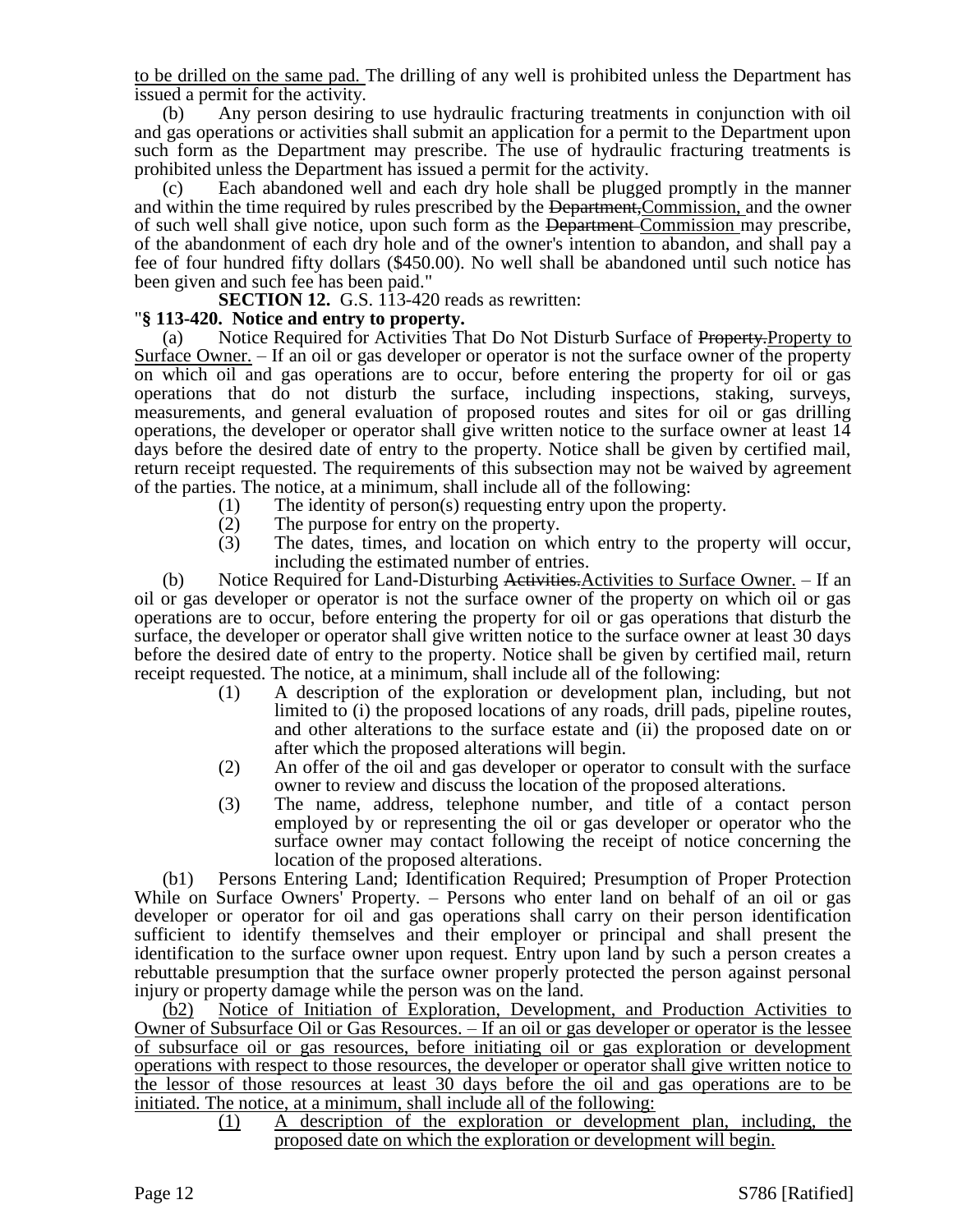(2) The name, address, telephone number, and title of a contact person employed by or representing the oil or gas developer or operator who the lessor may contact following the receipt of notice.

(c) Venue. – If the oil or gas developer or operator fails to give notice or otherwise comply with the provisions of this section, the surface owner may seek appropriate relief in the superior court for the county in which the oil or gas well is located and may receive actual damages."

**SECTION 13.(a)** G.S. 113-421 reads as rewritten:

#### "**§ 113-421. Presumptive liability for water contamination; compensation for other damages; responsibility for reclamation.**

(a) Presumptive Liability for Water Contamination. – It shall be presumed that an oil or gas developer or operator is responsible for contamination of all water supplies that are within 5,000 feet a one-half mile radius of a wellhead that is part of the oil or gas developer's or operator's activities unless the presumption is rebutted by a defense established as set forth in subsection (a1) of this subsection. If a contaminated water supply is located within  $5,000$  feet-a one-half mile radius of a wellhead, in addition to any other remedy available at law or in equity, including payment of compensation for damage to a water supply, the developer or operator shall provide a replacement water supply to the surface owner and other persons using the water supply at the time the oil or gas developer's activities were commenced on the property, which water supply shall be adequate in quality and quantity for those persons' use.

(a1) [Rebuttal of Presumption.  $-$ ] In order to rebut a presumption arising pursuant to subsection (a) of this section, an oil or gas developer or operator shall have the burden of proving by a preponderance of the evidence any of the following:

- (1) The contamination existed prior to the commencement of the drilling activities of the oil or gas developer or operator, as evidenced by a pre-drilling test of the water supply in question conducted in conformance with G.S. 113-423(f).
- (2) The surface owner or owner of the water supply in question refused the oil or gas developer or operator access to conduct a pre-drilling test of the water supply conducted in conformance with G.S. 113-423(f).
- (3) The water supply in question is not within  $\frac{5,000}{1}$  feet a one-half mile radius of a wellhead that is part of the oil or gas developer's or operator's activities.
- (4) The contamination occurred as the result of a cause other than activities of the developer or operator.

… (a3) Reclamation of Surface Property Required. – An oil or gas developer or operator shall reclaim shall:

(1) Reclaim all surface areas affected by its operations no later than two years following completion of the operations. If the developer or operator is not the surface owner of the property, prior to commencement of activities on the property, the oil or gas developer or operator shall provide a bond running to the surface owner sufficient to cover reclamation of the surface owner's property. Upon registration with the Department pursuant to G.S. 113-378, a developer shall request that the Mining and Energy Commission set the amount of the bond required by this subsection. As part of its request, the developer shall provide supporting documentation, including information about the proposed oil and gas activities to be conducted, the site on which they are to occur, and any additional information required by the Commission. The Commission shall set the amount of the bond in accordance with the criteria adopted by the Commission pursuant to G.S. 113-391(a)(13a) and notify the developer and surface owner of the amount within 30 days of setting the amount of a bond. A surface owner or developer may appeal the amount of a bond set pursuant to this subsection to the Commission within 60 days after receipt of notice from the Commission of the amount required. After evaluation of the appeal and issuance of written findings, the Commission may order that the amount of the bond be modified. Parties aggrieved by a decision of the Commission pursuant to this subsection may appeal the decision as provided under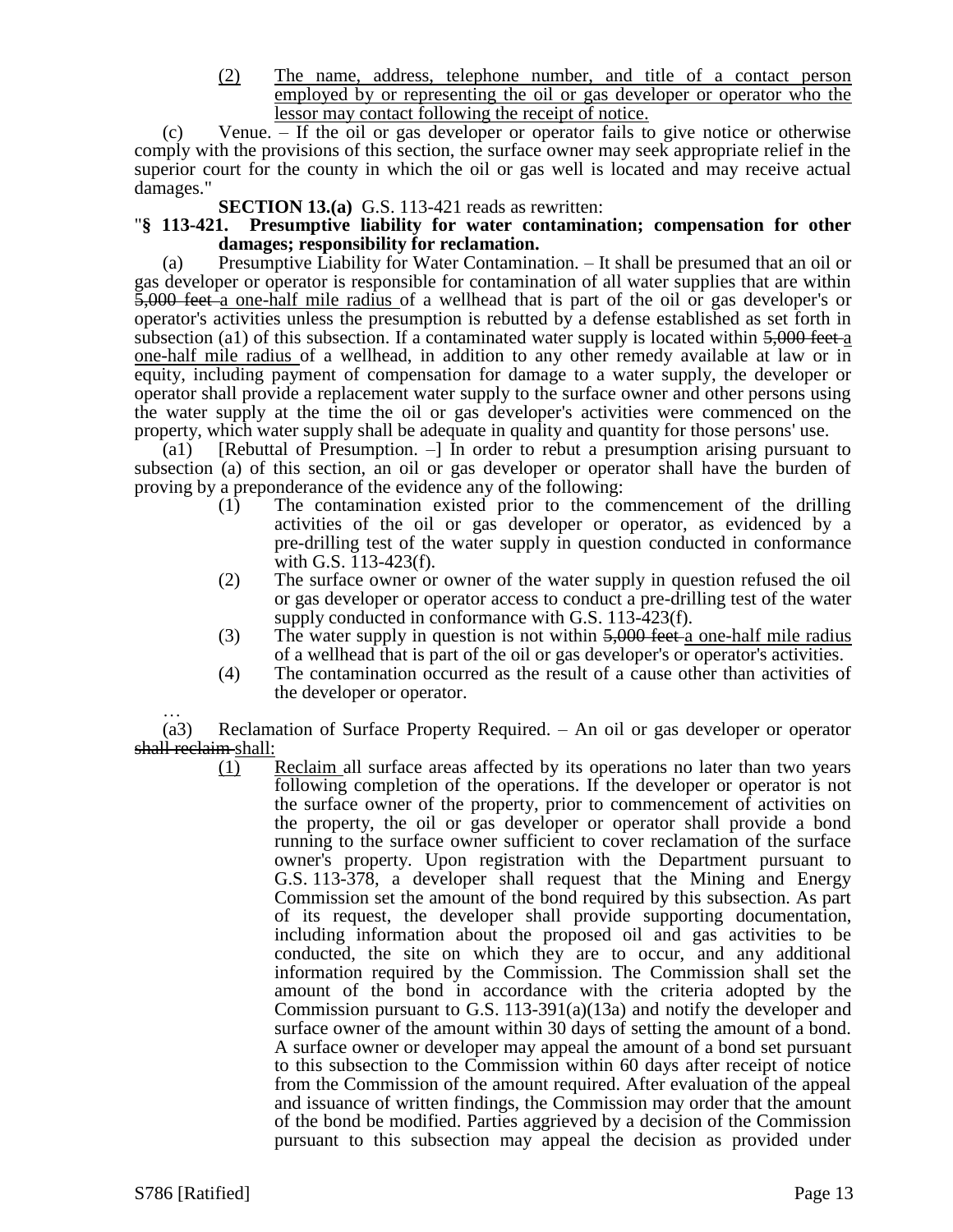Article 4 of Chapter 150B of the General Statutes within 30 days of the date of the decision.

(2) Provide a bond running to the State sufficient to cover any potential environmental damage caused by the drilling process in an amount no less than one million dollars (\$1,000,000). The Commission may increase the amount of the bond required by this subdivision if the Commission determines that the drilling operation would be sited in an environmentally sensitive area.

… (e) Joint and Several Liability. – In order to provide maximum protection for the public interest, any actions brought for recovery of cleanup costs, damages, or for civil penalties brought pursuant to this section or any other section of this Article or rules adopted thereunder may be brought against any one or more of the persons having control over the activities that contributed to the contamination, damage to property, or other violations. All such persons shall be jointly and severally liable, but ultimate liability as between the parties may be determined by common-law principles.

**SECTION 13.(b)** G.S. 113-423(f) reads as rewritten:

"(f) Pre-Drilling Testing of Water Supplies. – Any lease of oil or gas rights or any other conveyance of any kind separating rights to oil or gas from the freehold estate of surface property shall include a clause that requires the oil or gas developer or operator to pay for the reasonable costs involved in testingconduct a test of all water supplies within 5,000 feet a one-half mile radius from a proposed wellhead that is part of the oil or gas developer's or operator's activities at least  $30$  days prior to initial drilling activities and at least two-five follow-up tests within a 24-month periodat six months, 12 months, 18 months, and 24 months after production has commenced.commenced and a test within 30 days after completion of production activities at the site. The Department shall identify the location of all water supplies, including wells, on a property on which drilling operations are proposed to occur. A surface owner may elect to have the Department shall use an independent third party selected from a laboratory certified by the Department's Wastewater/Groundwater Laboratory Certification program to sample wells located on their property, and in lieu of sampling conducted by the oil or gas developer or operator, in which case the developer or operator shall pay reimburse the Department for the reasonable costs involved in testing of the wells in question. Developers and operators may share analytical results obtained with other developers and operators as necessary or advisable. All analytical results from testing conducted pursuant to this section (i) shall be provided to the Department within 30 days of testing and (ii) shall constitute a public record under Chapter 132 of the General Statutes, and the Department shall post any results to the Department's Web site within 30 days of receipt of the results. Nothing in this subsection shall be construed to preclude or impair the right of any surface owner to refuse pre-drilling testing of wells located on their property."

**SECTION 14.** Article 27 of Chapter 113 of the General Statutes is amended by adding a new section to read:

#### "**§ 113-415.1. Local ordinances prohibiting oil and gas exploration, development, and production activities invalid; petition to preempt local ordinance.**

(a) It is the intent of the General Assembly to maintain a uniform system for the management of oil and gas exploration, development, and production activities, and the use of horizontal drilling and hydraulic fracturing for that purpose, and to place limitations upon the exercise by all units of local government in North Carolina of the power to regulate the management of oil and gas exploration, development, and production activities by means of special, local, or private acts or resolutions, ordinances, property restrictions, zoning regulations, or otherwise. Notwithstanding any authority granted to counties, municipalities, or other local authorities to adopt local ordinances, including, but not limited to, those imposing taxes, fees, or charges or regulating health, environment, or land use, any local ordinance that prohibits or has the effect of prohibiting oil and gas exploration, development, and production activities that the Mining and Energy Commission has preempted pursuant this section, shall be invalid to the extent necessary to effectuate the purposes of this Article. To this end, all provisions of special, local, or private acts or resolutions are repealed that do the following:

(1) Prohibit the siting of wells for oil and gas exploration, development, and production within any county, city, or other political subdivision.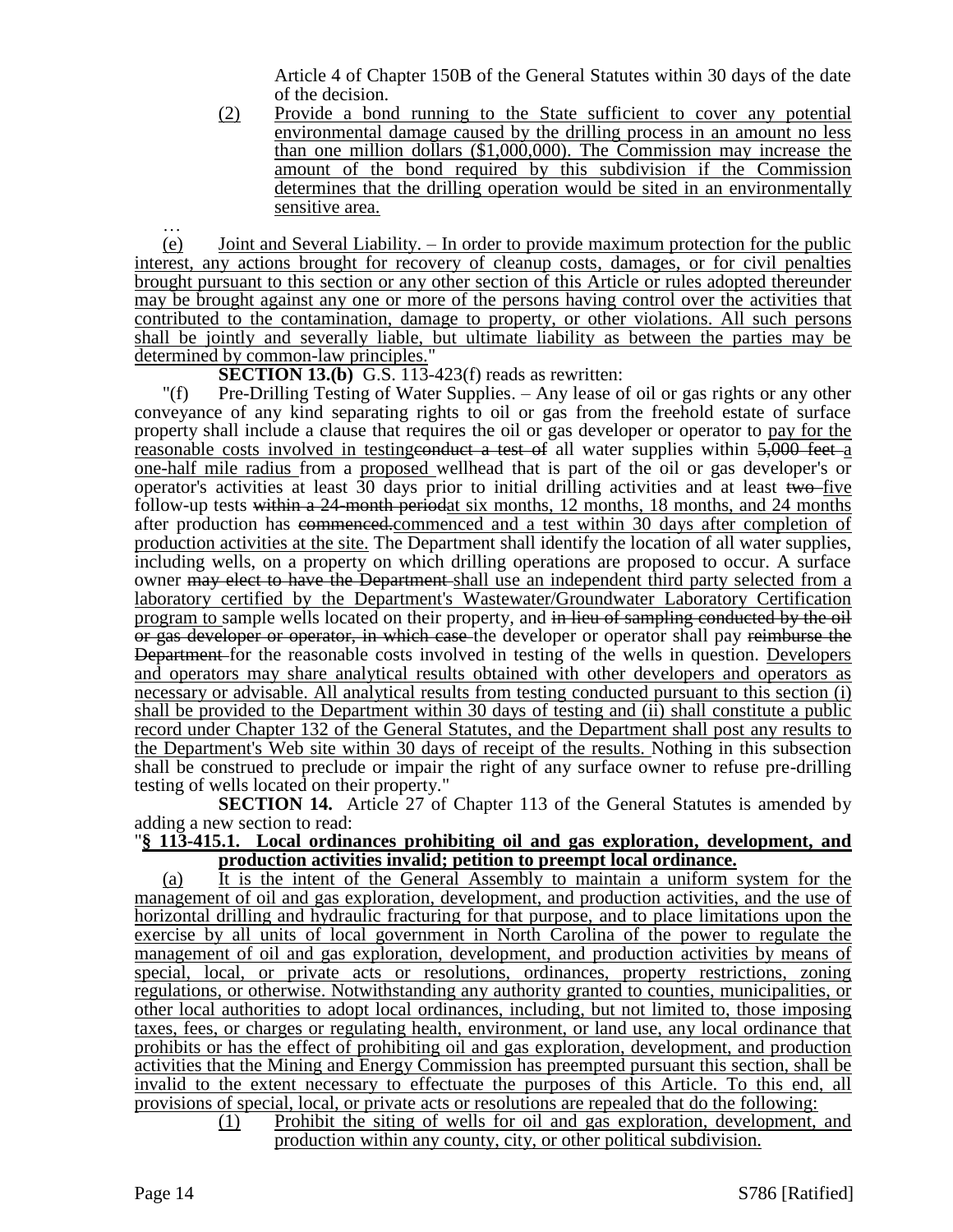- (2) Prohibit the use of horizontal drilling or hydraulic fracturing for the purpose of oil or gas exploration or development within any county, city, or other political subdivision.
- (3) Place any restriction or condition not placed by this Article upon oil and gas exploration, development, and production activities and use of horizontal drilling or hydraulic fracturing for that purpose within any county, city, or other political subdivision.
- (4) In any manner are in conflict or inconsistent with the provisions of this Article.

(b) No special, local, or private act or resolution enacted or taking effect hereafter may be construed to modify, amend, or repeal any portion of this Article, unless it expressly provides for such by specific references to the appropriate section of this Article. Further to this end, all provisions of local ordinances, including those regulating land use, adopted by counties, municipalities, or other local authorities that prohibit or have the effect of prohibiting oil and gas exploration, development, and production activities and use of horizontal drilling or hydraulic fracturing for that purpose within the jurisdiction of a local government are invalidated to the extent preempted by the Commission pursuant to this section.

(c) When oil and gas exploration, development, and production activities would be prevented from construction or operation by a county, municipal, or other local ordinance, the operator of the proposed activities may petition the Mining and Energy Commission to review the matter. After receipt of a petition, the Commission shall hold a hearing in accordance with the procedures in subsection (d) of this section and shall determine whether or to what extent to preempt the local ordinance to allow for the proposed oil and gas exploration, development, and production activities.

 $(d)$  When a petition described in subsection (c) of this section has been filed with the Mining and Energy Commission, the Commission shall hold a public hearing to consider the petition. The public hearing shall be held in the affected locality within 60 days after receipt of the petition by the Commission. The Commission shall give notice of the public hearing by both of the following means:

- (1) Publication in a newspaper or newspapers having general circulation in the county or counties where the activities are to be conducted, once a week for three consecutive weeks, the first notice appearing at least 30 days prior to the scheduled date of the hearing.
- (2) First-class mail to persons who have requested notice. The Commission shall maintain a mailing list of persons who request notice in advance of the hearing pursuant to this section. Notice by mail shall be complete upon deposit of a copy of the notice in a postage-paid wrapper addressed to the person to be notified at the address that appears on the mailing list maintained by the Commission, in a post office or official depository under the exclusive care and custody of the United States Postal Service.

(e) Any interested person may appear before the Mining and Energy Commission at the hearing to offer testimony. In addition to testimony before the Commission, any interested person may submit written evidence to the Commission for the Commission's consideration. At least 20 days shall be allowed for receipt of written comment following the hearing.

(f) A local zoning or land-use ordinance is presumed to be valid and enforceable to the extent the zoning or land-use ordinance imposes requirements, restrictions, or conditions that are generally applicable to development, including, but not limited to, setback, buffer, and stormwater requirements, unless the Mining and Energy Commission makes a finding of fact to the contrary. The Commission shall determine whether or to what extent to preempt local ordinances so as to allow for the establishment and operation of the facility no later than 60 days after conclusion of the hearing. The Commission shall preempt a local ordinance only if the Commission makes all of the following findings:

- (1) That there is a local ordinance that would prohibit or have the effect of prohibiting oil and gas exploration, development, and production activities, or use of horizontal drilling or hydraulic fracturing for that purpose.
- (2) That all legally required State and federal permits or approvals have been issued by the appropriate State and federal agencies or that all State and federal permit requirements have been satisfied and that the permits or approvals have been denied or withheld only because of the local ordinance.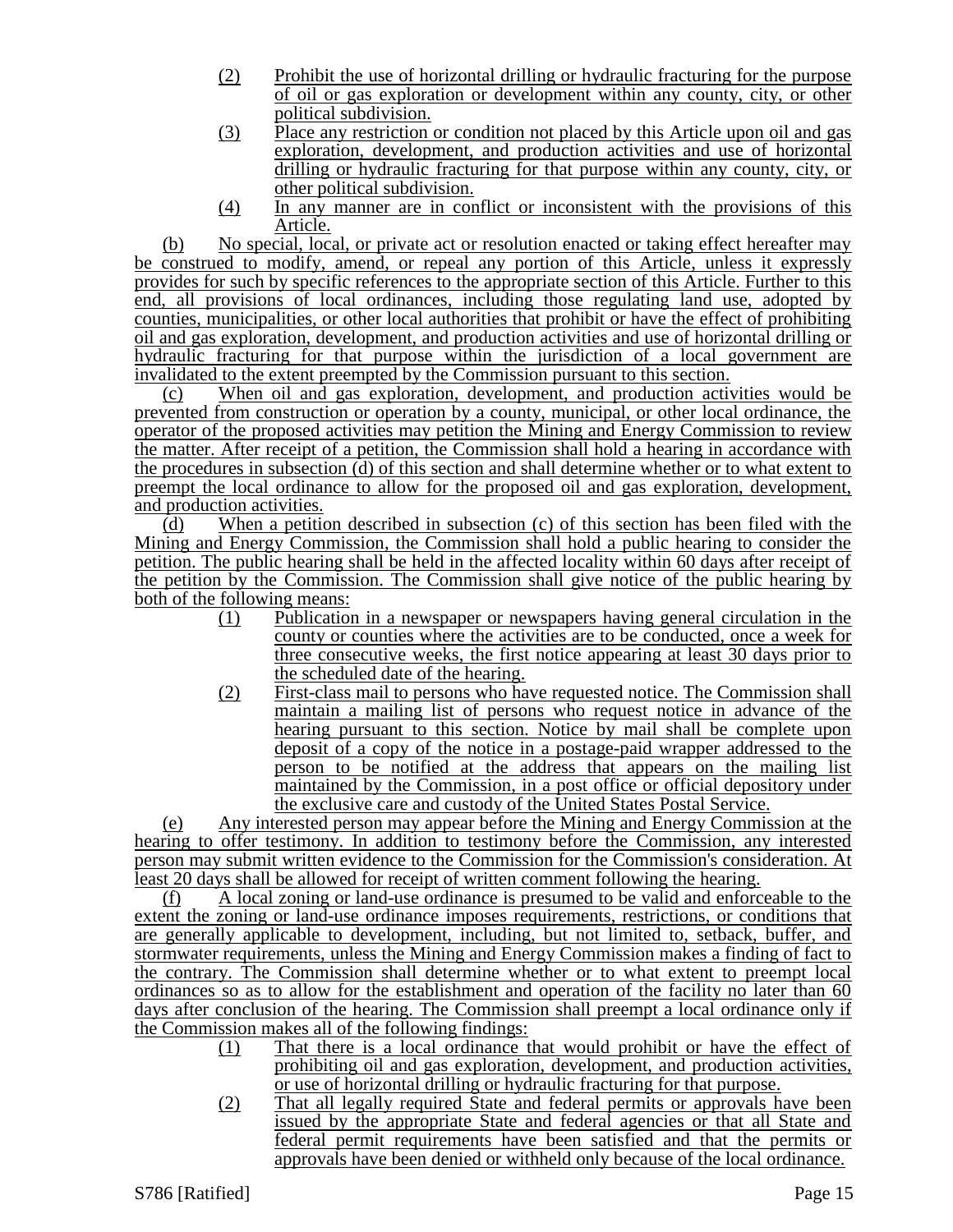- (3) That local citizens and elected officials have had adequate opportunity to participate in the permitting process.
- (4) That the oil and gas exploration, development, and production activities, and use of horizontal drilling or hydraulic fracturing for that purpose, will not pose an unreasonable health or environmental risk to the surrounding locality and that the operator has taken or consented to take reasonable measures to avoid or manage foreseeable risks and to comply to the maximum feasible extent with applicable local ordinances.

(g) If the Mining and Energy Commission does not make all of the findings under subsection (f) of this section, the Commission shall not preempt the challenged local ordinance. The Commission's decision shall be in writing and shall identify the evidence submitted to the Commission plus any additional evidence used in arriving at the decision.

(h) The decision of the Mining and Energy Commission shall be final unless a party to the action files a written appeal under Article 4 of Chapter 150B of the General Statutes, as modified by this section, within 30 days of the date of the decision. The record on appeal shall consist of all materials and information submitted to or considered by the Commission, the Commission's written decision, a complete transcript of the hearing, all written material presented to the Commission regarding the location of the oil and gas exploration, development, and production activities, the specific findings required by subsection (f) of this section, and any minority positions on the specific findings required by subsection (f) of this section. The scope of judicial review shall be as set forth in G.S. 150B-51, except as this subsection provides regarding the record on appeal.

If the court reverses or modifies the decision of the Mining and Energy Commission, the judge shall set out in writing, which writing shall become part of the record, the reasons for the reversal or modification.

(j) In computing any period of time prescribed or allowed by this procedure, the provisions of Rule 6(a) of the Rules of Civil Procedure, G.S. 1A-1, shall apply."

**SECTION 15.(a)** Article 27 of Chapter 113 of the General Statutes is amended by adding four new sections to read:

"**§ 113-395.1. Miscellaneous permit requirements.**

The Department shall require that all natural gas compressor stations associated with an oil and gas drilling operation be located inside a baffled building.

#### "**§ 113-395.2. Subsurface injection of waste prohibited.**

(a) Disposal of wastes produced in connection with oil and gas exploration, development, and production, and use of horizontal drilling and hydraulic fracturing treatments for that purpose by injection to subsurface or groundwaters of the State by means of wells is prohibited in accordance with G.S. 143-214.2.

(b) Notwithstanding G.S. 143-214.2, a violation of subsection (a) of this section shall constitute a Class 1 misdemeanor.

#### "**§ 113-395.3. Environmental compliance review requirements for applicants and permit holders.**

(a) For purposes of this section, "applicant" means an applicant for a permit and a permit holder and includes the owner or operator of the facility, and if the owner or operator is a business entity, applicant also includes (i) the parent, subsidiary, or other affiliate of the applicant; (ii) a partner, officer, director, member, or manager of the business entity, parent, subsidiary, or other affiliate of the applicant; and (iii) any person with a direct or indirect interest in the applicant, other than a minority shareholder of a publicly traded corporation who has no involvement in management or control of the corporation or any of its parents, subsidiaries, or affiliates.

(b) The Department shall conduct an environmental compliance review of each applicant for a new permit under this Article. The environmental compliance review shall evaluate the environmental compliance history of the applicant for a period of five years prior to the date of the application and may cover a longer period at the discretion of the Department. The environmental compliance review of an applicant may include consideration of the environmental compliance history of the parents, subsidiaries, or other affiliates of an applicant or parent that is a business entity, including any business entity or joint venturer with a direct or indirect interest in the applicant, and other facilities owned or operated by any of them. The Department shall determine the scope of the review of the environmental compliance history of the applicant, parents, subsidiaries, or other affiliates of the applicant or parent, including any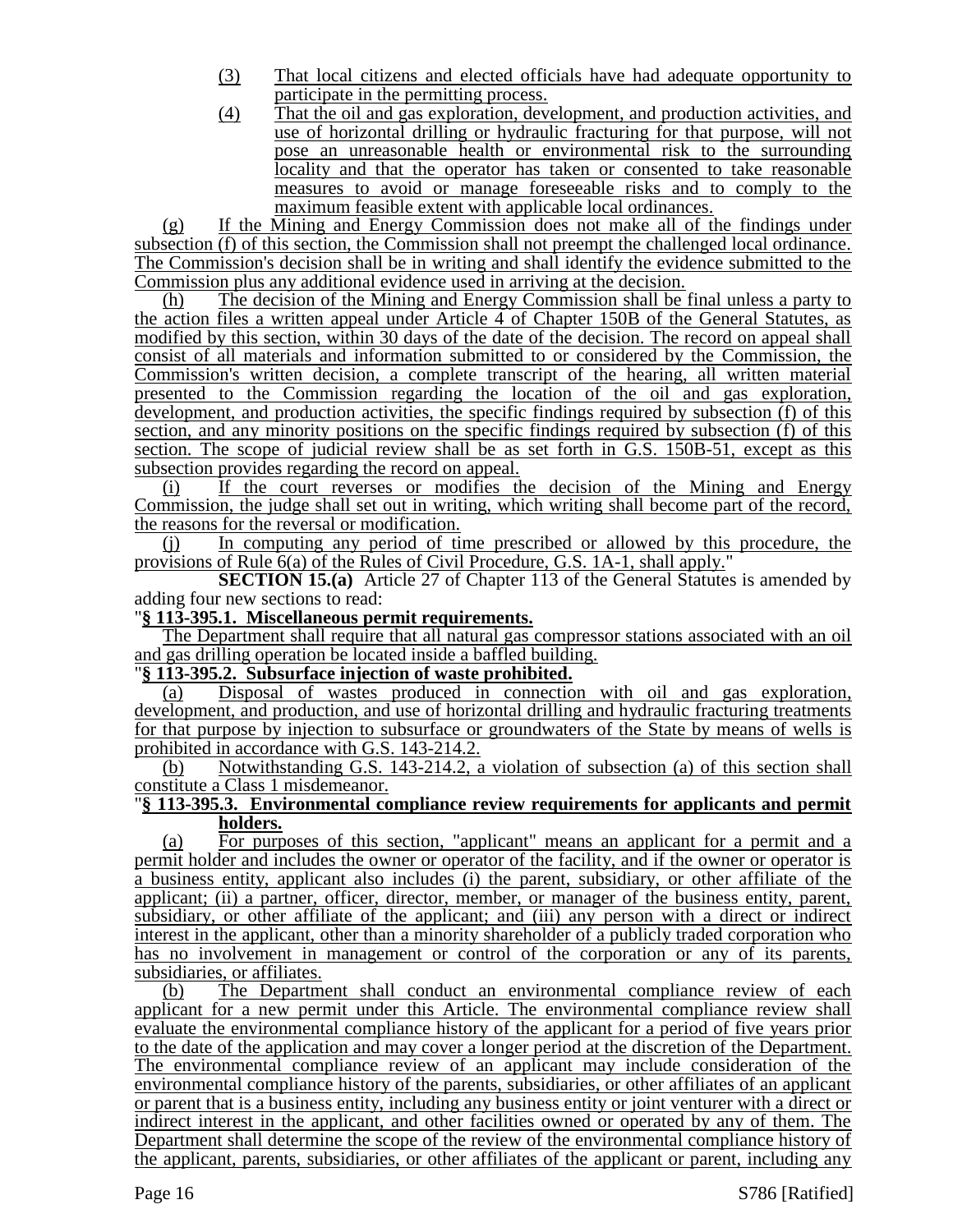business entity or joint venturer with a direct or indirect interest in the applicant, and of other facilities owned or operated by any of them. An applicant for a permit shall provide environmental compliance history information for each facility, business entity, joint venture, or other undertaking in which any of the persons listed in this subsection is or has been an owner, operator, officer, director, manager, member, or partner, or in which any of the persons listed in this subsection has had a direct or indirect interest as requested by the Department.

The Department shall determine the extent to which the applicant, or a parent, subsidiary, or other affiliate of the applicant or parent, or a joint venturer with a direct or indirect interest in the applicant, has substantially complied with the requirements applicable to any activity in which any of these entities previously engaged and has substantially complied with federal, North Carolina, and other states' laws, regulations, and rules for the protection of the environment. The Department may deny an application for a permit if the applicant has a history of significant or repeated violations of statutes, rules, orders, or permit terms or conditions for the protection of the environment or for the conservation of natural resources as evidenced by civil penalty assessments, administrative or judicial compliance orders, or criminal penalties.

(d) A permit holder shall notify the Department of any significant change in its environmental compliance history or any significant change in the (i) identity of any person or structure of the business entity that holds the permit for the facility; (ii) identity of any person or structure of the business entity that owns or operates the facility; or (iii) assets of the permit holder, owner, or operator of the facility. The permit holder shall notify the Department within 30 days of a significant change. A change shall be considered significant if it would result in a change in the identity of the permit holder, owner, or operator for purposes of environmental compliance review. Based on its review of the changes, the Department may modify or revoke a permit, or require issuance of a new permit.

#### "**§ 113-395.4. Seismic or geophysical data collection.**

(a) Notwithstanding any other provision of law, no liability for trespass shall arise from activities conducted for the purpose of seismic or geophysical data collection. Provided, however, (i) persons conducting seismic and geophysical data collection may only conduct such activity by undershooting from an off-site location and without physical entry to private land, unless the landowner's consent for such activity is obtained in writing and (ii) persons conducting seismic or geophysical data collection shall be civilly liable for any physical or property damage determined to be a direct result of their seismic or geophysical data collection activities, whether or not the seismic or geophysical data collection was conducted by undershooting the land at an off-site location or by physical entry to land as permitted by the landowner.

(b) Conduct of seismic or geophysical data collection activities through physical entry to land without a landowner's written consent shall constitute a Class 1 misdemeanor."

**SECTION 15.(b)** This section is effective when it becomes law, except that G.S. 113-395.4(b) and G.S. 113-395.2(b), as enacted by Section 15(a) of this act, shall become effective December 1, 2014, and shall apply to offenses committed on or after that date.

**SECTION 16.** G.S. 87-98.4(b) is amended by adding a new subdivision to read:

# "**§ 87-98.4. Well contractor certification required; exemptions.**

Certification Required. – No person shall perform, manage, or supervise any well contractor activity without being certified under this Article. A person who is not a certified well contractor or who is not employed by a certified well contractor shall not offer to perform any well contractor activity unless the person utilizes a certified well contractor to perform the well contractor activity and, prior to the performance of the well contractor activity, the person discloses to the landowner in writing the name of the certified well contractor who will perform the well contractor activity, the certification number of the well contractor, and the name of the company that employs the certified well contractor.

(b) Exempt persons and activities. – This Article does not apply to any of the following persons or activities: …

> (14) Construction, repair, or abandonment of a well used for the exploration or development of oil or gas.

# **PART VI. ESTABLISH SEVERANCE TAX**

…."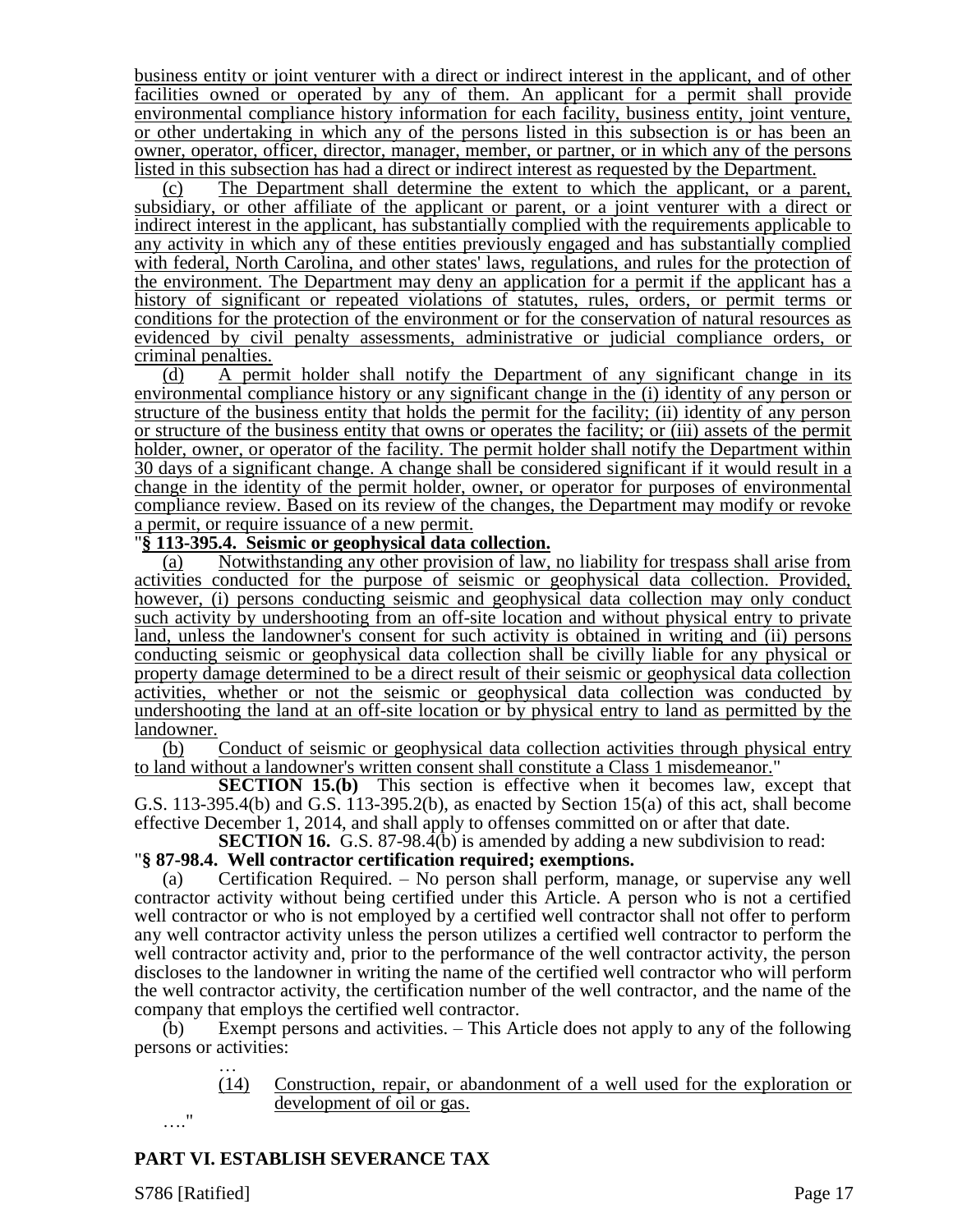**SECTION 17.(a)** Chapter 105 of the General Statutes is amended by adding a new Article to read:

# "Article 5I.

# "Severance Tax.

# "**§ 105-187.71. Definitions.**

The following definitions apply in this Article:

- (1) Casinghead gas. Gas or vapor indigenous to an oil stratum and produced from the stratum with oil.
	-
- (2) Commission. The Mining and Energy Commission.<br>
Condensate. Liquid hydrocarbon that is or can be re Condensate. – Liquid hydrocarbon that is or can be recovered from gas by a separator or other means.
- (4) Energy mineral. All forms of natural gas, oil, and related condensates.<br>
(5) First purchaser. A person who purchases an energy mineral from
- First purchaser. A person who purchases an energy mineral from a producer.
- (6) Gas. All natural gas, including casinghead gas, and all other hydrocarbons not defined as condensates.
- (7) Gross price. The total price paid by the first purchaser of the energy mineral at the wellhead.
- (8) Marginal gas well. A well incapable of producing more than 100 MCF per day, as determined by the Commission using the current wellhead deliverability rate methodology utilized by the Commission, during the calendar month for which the severance tax report is filed.
- $\underline{(9)}$  MCF. One thousand cubic feet of natural gas.<br>(10) Oil. Crude petroleum oil, and other hydrocal
- (10) Oil. Crude petroleum oil, and other hydrocarbons, regardless of gravity, which are produced at the well in liquid form by ordinary production methods and which are not the result of condensation of gas after it leaves the reservoir.
- (11) Owner. An owner of a landowner's royalty interest, of an overriding royalty, of profits and working interests, or any combination thereof in energy minerals. The term does not include an owner of federal, State, or local governmental royalty interest.
- (12) Person. Defined in G.S. 105-228.90.
- (13) Producer. A person who takes an energy mineral from the soil or water in this State.
- (14) Return. Any report or statement required to be filed under this Article to determine the tax due.
- (15) Royalty interest. An interest in mineral rights in a producing leasehold in the State. A royalty interest does not include the interest of a person having only the management and operation of a well.
- $\frac{(16)}{(17)}$  Secretary. The Secretary of Revenue.<br>(17) Severance. The extraction or other re
- Severance. The extraction or other removal of an energy mineral from the soil or water of this State.
- (18) Severed. The point at which the energy mineral has been separated from the soil or water of this State.
- (19) Standard barrel of oil. A barrel of oil containing 42 gallons.
- $(20)$  Taxpayer. Any person required to pay the severance tax levied by this Article.

# "**§ 105-187.72. Tax on severance of energy minerals.**

(a) Purpose. – An excise tax is levied on the privilege of engaging in the severance of energy minerals from the soil or water of this State. The purpose of the tax is to provide revenue to administer and enforce the provisions of this Article, to administer the State's natural gas and oil reclamation regulatory program, to meet the environmental and resource management needs of this State, and to reclaim land affected by exploration for, drilling for, and production of natural gas and oil. The severance tax is imposed upon all energy minerals severed when sold.

- (b) Calculation of Tax. The amount of the severance tax is calculated as follows:
	- (1) Condensates. The applicable percentage rate of the gross price paid.
		- (2) Gas. The applicable percentage rate of the market value as determined in G.S. 105-187.73.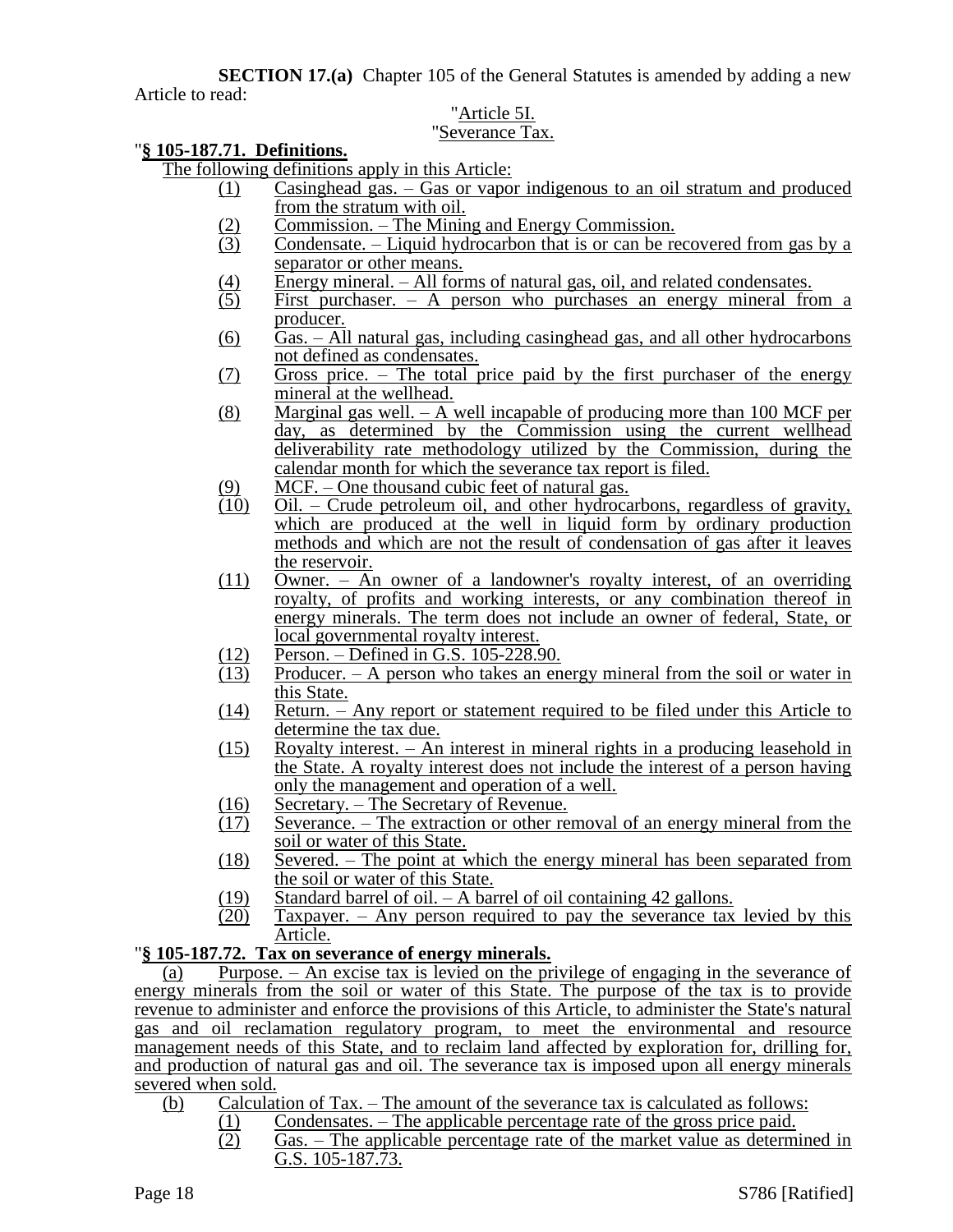(3) Oil. – The applicable percentage rate of the gross price paid.

(c) Oil and Condensates Rate. – The percentage rate for condensates and oil is two percent (2%).

(d) Marginal Gas Rate. – The producer of a proposed or existing gas well may apply to the Mining and Energy Commission for a determination that the well qualifies as a marginal gas well. The producer may elect to have the gas taxed at the marginal gas rate or the gas rate. For severance of gas from a marginal gas well the percentage rate is four-tenths of one percent  $(0.4\%)$ .

(e) Gas Rate. – The percentage rate for gas is nine-tenths of one percent  $(0.9\%)$ . "**§ 105-187.73. Delivered to Market Value.**

(a) Delivered to Market Value of Natural Gas. – The delivered to market value of natural gas is the total actual gross price as adjusted in this section. The delivered to market value of gas is determined by subtracting the producer's actual costs to deliver the gas to the market from the producer's total gross cash receipts from the sale of the natural gas. A producer receiving a cost reimbursement from the gas purchaser shall include the reimbursement in the gross cash receipts and is entitled to deduct the actual costs of delivering the gas to market incurred.

(b) Records. – In order to be eligible to subtract the actual costs to deliver the gas to the market from the producer's gross receipts for purposes of calculating the delivered-to-market value of natural gas, the producer shall provide any information required by the Secretary. Every producer subtracting the costs to deliver the gas to the market as permitted under this subsection shall maintain and make available for inspection by the Secretary any records the Secretary considers necessary to determine and verify the amount of the costs to deliver the gas to the market the producer is eligible to subtract. The burden of proving eligibility for subtracting the costs to deliver the gas to the market and the amount of the costs to deliver the gas to the market to be subtracted shall rest upon the producer, and no subtraction of costs to deliver the gas to the market shall be allowed to a producer that fails to maintain adequate records or to make them available for inspection.

(c) Costs to Deliver the Gas to the Market and Facilities Used to Deliver the Gas to the Market.  $- A$  "facility used to deliver the gas to market" includes flow lines or gathering systems from the separator to the purchaser's transmission line, compressor stations, dehydration units, line heaters after the separator, and treating facilities. "Costs to deliver the gas to the market" are the actual and reasonable costs incurred by the producer to get the gas from the mouth of the well to the first purchaser, except costs incurred in normal lease separation of the oil or condensate from the gas, and costs associated with insurance premiums on a facility used to deliver the gas to market. Costs to deliver the gas to the market include only the following:

- 
- Costs for dehydrating the gas sold.
- (1) Costs for compressing the gas sold.<br>
(2) Costs for dehydrating the gas sold.<br>
(3) Costs for sweetening and treating the (3) Costs for sweetening and treating the gas sold.<br>
(4) Costs for delivering the gas to the purchaser.
- $\frac{(4)}{(5)}$  Costs for delivering the gas to the purchaser.<br>
Reasonable charges for depreciation of the fa
- Reasonable charges for depreciation of the facility used to deliver the gas to market being used, provided that, if the facility is rented, the actual rental fee is added.
- (6) Costs of direct or allocated labor associated with the facility used to deliver the gas to market.
- (7) Costs of materials, supplies, maintenance, repairs, and fuel associated with the facility used to deliver the gas to market.
- (8) Property taxes paid on the facility used to deliver the gas to market.
- (9) Charges for fees paid by the producer to any provider of dehydration, treating, compression, and delivery services.

#### "**§ 105-187.74. On-site use exemption from the tax.**

On-site use is exempt from the tax imposed under this Article. On-site use is the severance of energy minerals from land or water in this State owned legally or beneficially by the producer, which energy minerals are used on the land from which they are taken by the producer as part of the improvement of or use in the producer's homestead and which have a yearly cumulative delivered to market value of not greater than one thousand two hundred dollars (\$1,200). When severed energy minerals so used exceed a cumulative delivered to market value of one thousand two hundred dollars (\$1,200) during any year, the further severance of energy minerals shall be subject to the tax imposed by this Article.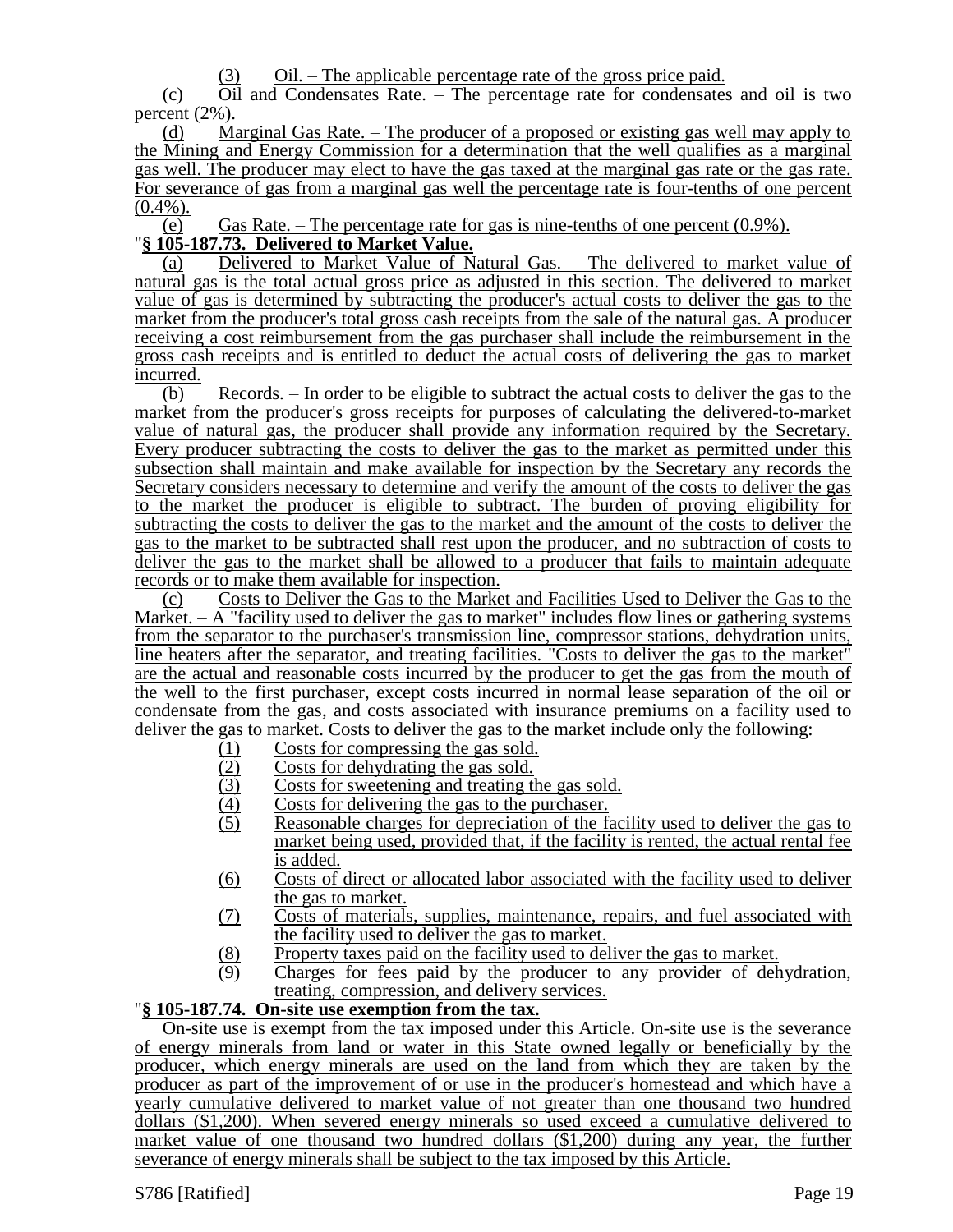## "**§ 105-187.75. Returns and payment of tax.**

(a) General. – Severance taxes are payable when a return is due. A return is due quarterly or monthly as specified in this section. A return must be filed by the producer of the energy mineral with the Secretary on a form prescribed by the Secretary and in the manner required by the Secretary. A return must be signed by the taxpayer or the taxpayer's agent.

(b) Payment. – A producer of energy minerals shall pay the tax for all owners of the energy minerals. The producer shall withhold from any payment due owners the proportionate tax due for remittance to the Secretary.

(c) Ouarterly.  $- A$  taxpayer who is consistently liable for less than one thousand dollars (\$1,000) a month in severance taxes must file a return and pay the taxes due on a quarterly basis. A quarterly return covers a calendar quarter and is due by the 25th day of the second month following the end of the quarter.

(d) Monthly. – A taxpayer who is consistently liable for at least one thousand dollars (\$1,000) a month in severance taxes must file a return and pay the taxes due on a monthly basis. A monthly return is due by the 25th day of the second month following the calendar month covered by the return.

(e) Category. – The Secretary must monitor the amount of severance taxes paid by a taxpayer or estimate the amount of taxes to be paid by a new taxpayer and must direct each taxpayer to pay tax and file returns as required by this section. In determining the amount of taxes due from a taxpayer, the Secretary must consider the total amount due from all places of business owned or operated by the same person as the amount due from that person. A taxpayer must file a return and pay tax in accordance with the Secretary's direction.

(f) Information on Return. – The amount of tax due and any other information required by the Secretary must be included on the return. Returns that do not contain the required information will not be accepted. When an unacceptable return is submitted, the Secretary will require a corrected return to be filed. The return must contain the following information concerning energy minerals produced during the month being reported:

- (1) The gross amount of energy minerals produced that are subject to the tax imposed by this Article.
- $\frac{12}{13}$  The leases from which the energy minerals were produced.<br>The names and addresses of the first purchasers of the energy
- The names and addresses of the first purchasers of the energy minerals.

(g) Additional Information. – To claim an exemption for on-site use, the producer or taxpayer of a proposed or existing gas well shall apply to the Secretary for determination of eligibility. The Secretary may require an applicant to provide any information required to administer this provision. The Secretary shall make the determination within 15 calendar days of the receipt of all information required by the Secretary from the producer or taxpayer, and the producer or taxpayer shall attach the determination of eligibility to its severance tax form next due, as applicable. The taxpayer shall provide any information required by the Secretary. Every taxpayer claiming the exemption shall maintain and make available for inspection by the Secretary of Revenue any records the Secretary considers necessary to determine and verify the claim to which the taxpayer is entitled. The burden of proving eligibility shall rest upon the taxpayer, and no exemption shall be allowed to a taxpayer who fails to maintain adequate records or to make them available for inspection. The portion of the severance tax that is required to be deducted from the royalty owner or other interest shall be calculated in the same manner as the portion of the severance tax borne by the producer.

(h) Commission Determination. – To claim the marginal gas rate, the producer or taxpayer of a proposed or existing gas well shall provide to the Secretary proof that the Mining and Energy Commission has determined the well qualifies as a marginal gas well.

#### "**§ 105-187.76. Bond or letter of credit required.**

A producer must file with the Secretary a bond or an irrevocable letter of credit if the producer fails to file a return required under this Article. A bond or an irrevocable letter of credit must be conditioned upon compliance with the requirements of this Article, be payable to the State, and be in the form required by the Secretary. The amount of the bond or irrevocable letter of credit is two times the applicant's average expected monthly tax liability under this Article, as determined by the Secretary. When notified to do so by the Secretary, a person who is required to file a bond or an irrevocable letter of credit must file the bond or irrevocable letter of credit in the amount required by the Secretary within 30 days after receiving the notice from the Secretary.

# "**§ 105-187.77. Liability of producer for tax.**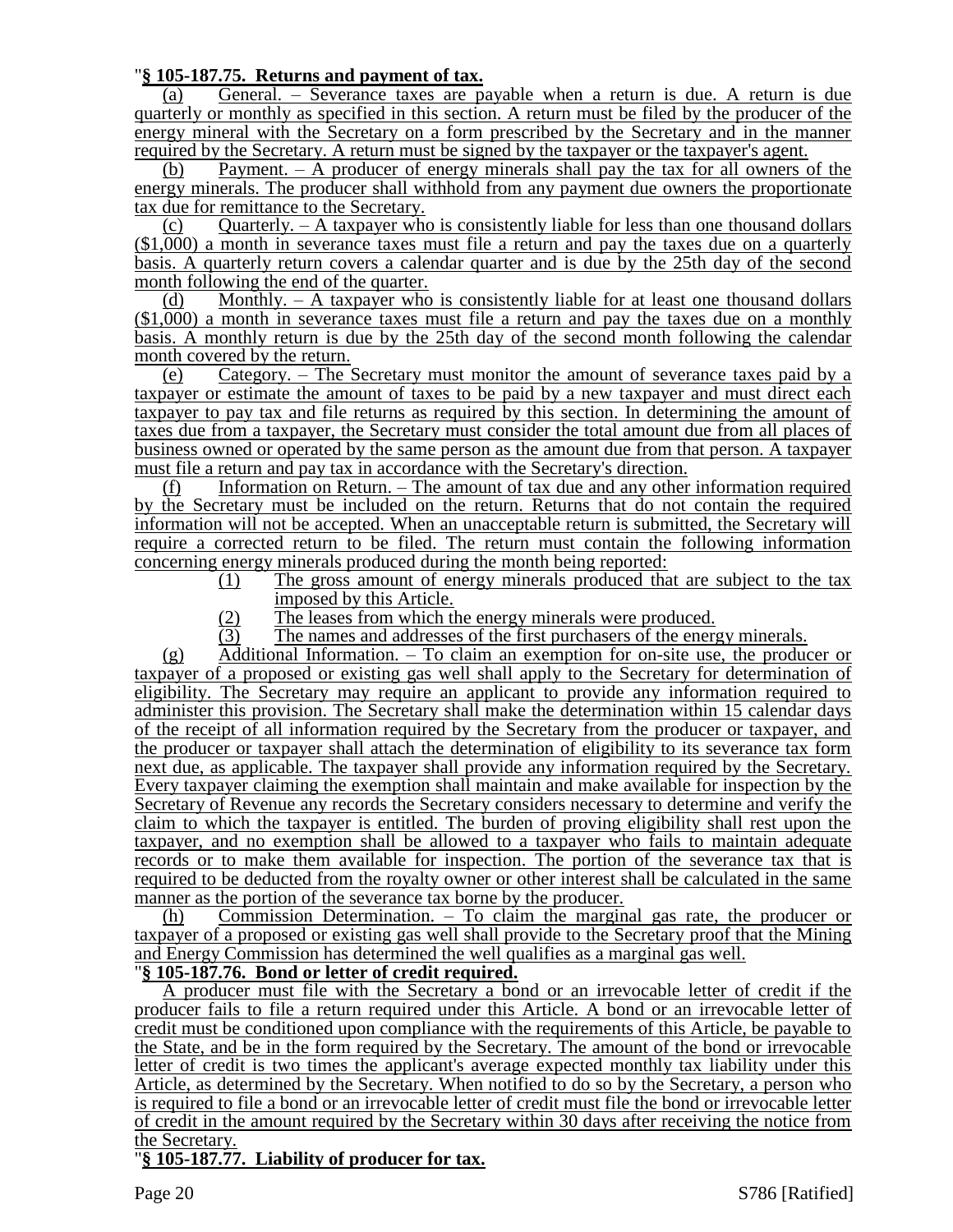The tax imposed by this Article is the primary liability of the producer, except as provided in this section. A first purchaser may not take delivery of energy minerals from a producer unless the producer furnishes the purchaser with a taxpayer identification number assigned by the Secretary. A first purchaser failing to secure the producer's taxpayer number, either from the producer or the Secretary, will be liable for any tax, penalty, and interest due on the energy minerals purchased from the producer.

# "**§ 105-187.78. Royalty owner's records.**

The owner of a royalty interest shall keep and provide to the Secretary, upon request, both of the following:

- (1) A record of all money received as royalty from each producing leasehold in the State.
- (2) A copy of all settlement sheets furnished by a purchaser or operator or other statement showing the amount of energy minerals for which a royalty was received and the amount of severance tax deducted.

## "**§ 105-187.79. Permits suspended for failure to report.**

If an entity fails to file any report or return or to pay any tax or fee required by this Article for 90 days after it is due, the Secretary shall inform the Secretary of Environment and Natural Resources of this failure. The Secretary of Environment and Natural Resources shall suspend permits for oil and gas exploration using horizontal drilling and hydraulic fracturing under G.S. 113-395 of any entity that fails to file a return under this Article. The Secretary of Environment and Natural Resources shall immediately notify by mail an entity of a suspension under this section.

## "**§ 105-187.80. No local taxation.**

A city or county may not impose a franchise, privilege, license, income, or excise tax on the severing, production, treating, processing, ownership, sale, storage, purchase, marketing, or transportation on any energy minerals produced in the State, or upon the business of severing, producing, treating, processing, owning, selling, buying, storing, marketing, or transporting such energy minerals, or upon the ownership, operation, or maintenance of plants, facilities, machinery, pipelines, and gathering lines related to the severing, production, treating, processing, ownership, storage, sale, purchase, marketing, or transportation of energy minerals. This section does not preclude the taxation of the property in accordance with Article 11 of this Chapter."

**SECTION 17.(b)** G.S. 105-259(b) is amended by adding a new subdivision to

read:

"(46) To furnish to the Department of Environment and Natural Resources the name, address, tax year end, and account and identification numbers of an entity liable for severance tax to enable the Secretary of Environment and Natural Resources to notify the entity that the Department of Environment and Natural Resources shall suspend permits of the entity for oil and gas exploration using horizontal drilling and hydraulic fracturing under G.S. 113-395."

**SECTION 17.(c)** G.S. 113-387 and G.S. 113-388 are repealed.

**SECTION 17.(d)** G.S. 105-187.72, as enacted by Section 17(a) of this act, reads as rewritten:

#### "**§ 105-187.72. Tax on severance of energy minerals.**

… (c) Oil and Condensates Rate.  $-$  The percentage rate for condensates and oil is two percent  $(2\%)$ , three and one-half percent  $(3.5\%)$ .

(d) Marginal Gas Rate. – The producer of a proposed or existing gas well may apply to the Mining and Energy Commission for a determination that the well qualifies as a marginal gas well. The producer may elect to have the gas taxed at the marginal gas rate or the gas rate. For severance of gas from a marginal gas well the percentage rate is four-tenths of one percent  $(0.4\%)$  six-tenths of one percent  $(0.6\%)$ .

(e) Gas Rate. – The percentage rate for gas is nine tenths of one percent  $(0.9\%)$  is set in the table below. The tax rate is applied to the delivered to market value of the gas sold.

| <u>)ver</u>    | $\lceil \cdot \rceil$ to | Kate  |
|----------------|--------------------------|-------|
| <u>-0-</u>     | \$3.00 per MCF           | 7.9%  |
| \$3.01 per MCF |                          | 1.9%  |
| \$4.01         | N/A                      | 2.9%" |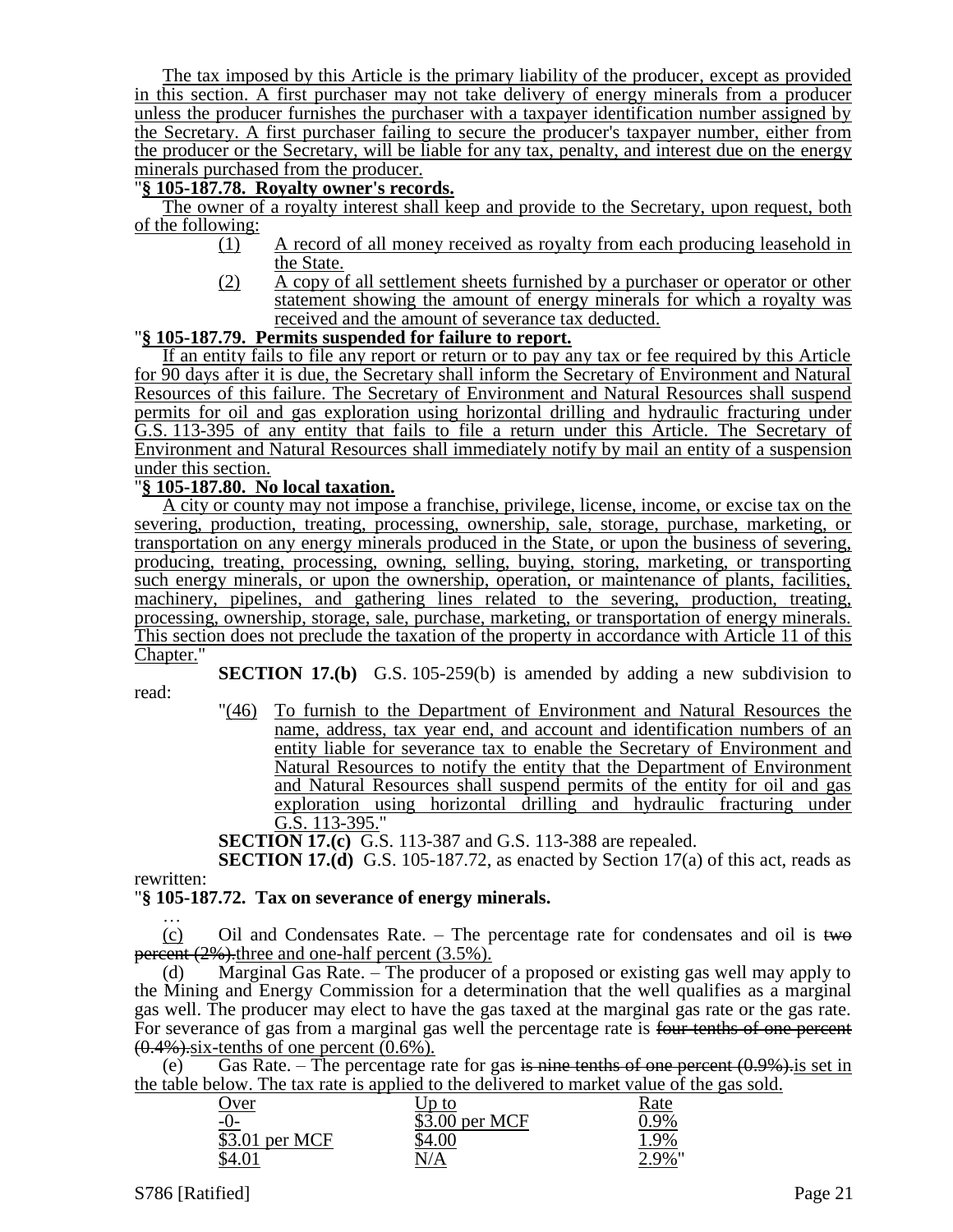# **SECTION 17.(e)** G.S. 105-187.72, as enacted by Section 17(a) of this act, and amended by Section 17(d) of this act, reads as rewritten:

#### "**§ 105-187.72. Tax on severance of energy minerals.** …

(c) Oil and Condensates Rate. – The percentage rate for condensates and oil is three and one-half percent  $(3.5\%)$  five percent  $(5\%)$ .

(d) Marginal Gas Rate. – The producer of a proposed or existing gas well may apply to the Mining and Energy Commission for a determination that the well qualifies as a marginal gas well. The producer may elect to have the gas taxed at the marginal gas rate or the gas rate. For severance of gas from a marginal gas well the percentage rate is  $s$ ix-tenths of one percent  $(0.6\%)$ . eight-tenths of one percent  $(0.8\%)$ .

(e) Gas Rate. – The percentage rate for gas is set in the table below. The tax rate is applied to the delivered to market value of the gas sold.

|                | $\cdots$ went allow to inference accurate of the get bolder |      |
|----------------|-------------------------------------------------------------|------|
| Over           | $Up$ to                                                     | Rate |
| $-()$          | \$3.00 per MCF                                              | 0.9% |
| \$3.01 per MCF | \$4.00                                                      | 1.9% |
| \$4.01         | N/A\$5.00                                                   | 2.9% |
| \$5.01         | \$6.00                                                      | 3.9% |
| \$6.01         | \$7.00                                                      | 4.9% |
| \$7.01         | N/A                                                         | 5%"  |
|                |                                                             |      |

**SECTION 17.(f)** G.S. 105-187.72(e), as enacted by Section 17(a) of this act, and amended by Sections 17(d) and 17(e) of this act, reads as rewritten:

"(e) Gas Rate. – The percentage rate for gas is set in the table below. The tax rate is applied to the delivered to market value of the gas sold.

| Over           | $Up$ to        | Rate       |
|----------------|----------------|------------|
| $-0-$          | \$3.00 per MCF | 0.9%       |
| \$3.01 per MCF | \$4.00         | 1.9%       |
| \$4.01         | \$5.00         | 2.9%       |
| \$5.01         | \$6.00         | 3.9%       |
| \$6.01         | \$7.00         | 4.9%       |
| \$7.01         | N/A\$8.00      | 5%5.9%     |
| \$8.01         | \$9.00         | 6.9%       |
| \$9.01         | \$10.00        | 7.9%       |
| \$10.01        | N/A            | <u>9%"</u> |

**SECTION 18.** G.S. 105-275 is amended by adding a new subdivision to read:

"(47) Energy mineral interest in property for which a permit has not been issued under G.S. 113-395. For the purposes of this subdivision, "energy mineral" has the same meaning as in G.S. 105-187.71."

**SECTION 19.** Sections 17(a), 17(b), and 17(c) become effective July 1, 2015, and apply to energy minerals severed on or after that date. Section 17(d) becomes effective January 1, 2019, and applies to energy minerals severed on or after that date. Section 17(e) becomes effective January 1, 2021, and applies to energy minerals severed on or after that date. Section 17(f) becomes effective January 1, 2023, and applies to energy minerals severed on or after that date. Section 18 is effective for taxes imposed for taxable years beginning on or after July 1, 2015. The remainder of this Part is effective when it becomes law.

# **PART VII. STUDIES**

**SECTION 20.** The Local Government Division of the Department of Revenue shall study how other states value energy minerals for the purpose of property taxation. The Division shall establish guidelines for counties to ensure the consistent and fair taxation of energy minerals throughout the State. The Local Government Division shall report its findings to the Joint Legislative Commission on Energy Policy by January 1, 2015.

**SECTION 21.** The Joint Legislative Commission on Energy Policy shall study how the development of the oil and gas industry in the State would affect the property tax revenues of local governments. The study shall examine how the presence of energy minerals will affect property enrolled in the present use value program. The study shall also study ways to limit the growth of property tax revenues that result from increased property valuations due to the development of the oil and gas industry in the State. The Commission shall report to the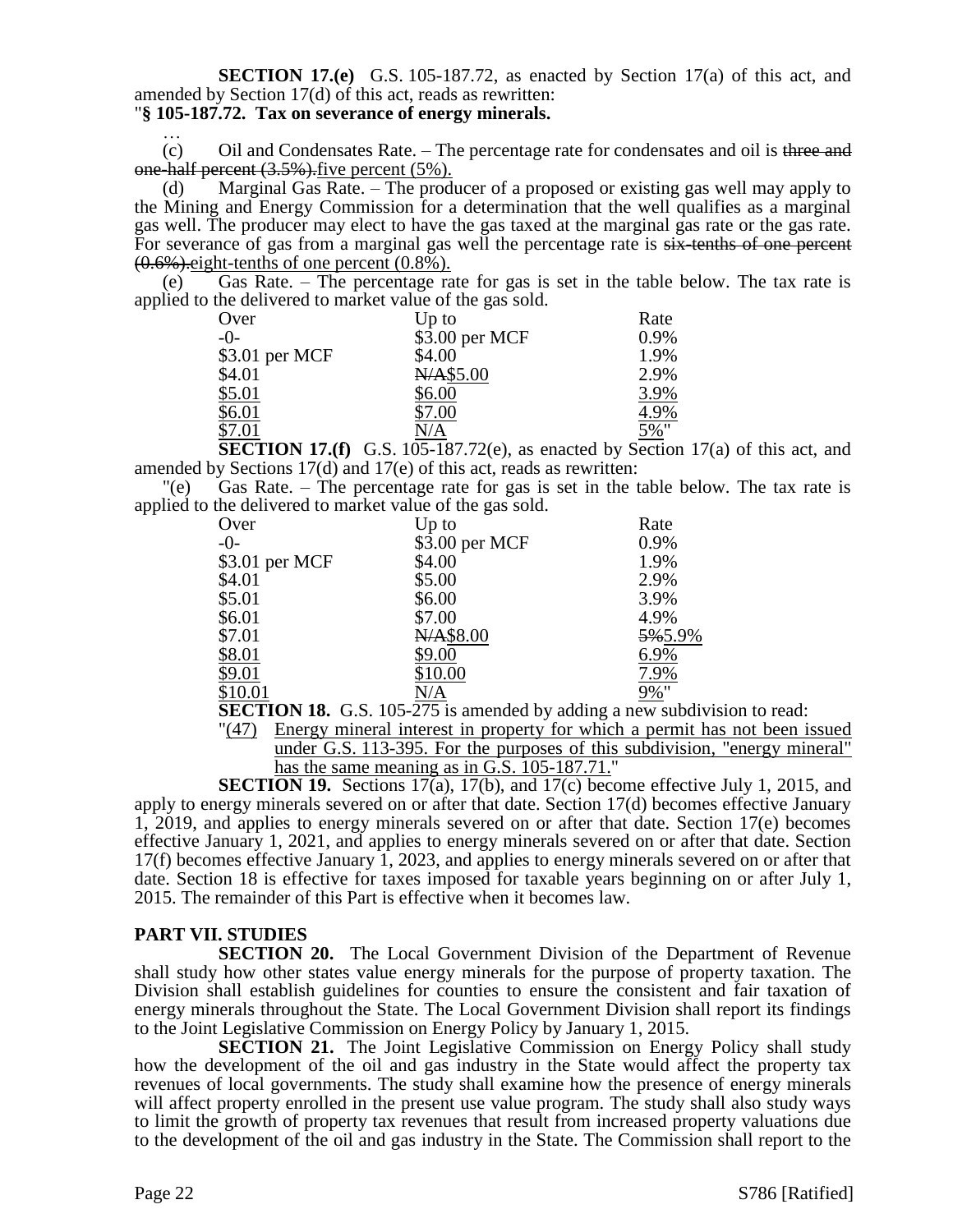2015 General Assembly on its findings and recommendations, including any legislative recommendations.

**SECTION 22.(a)** The Department of Commerce, in consultation with the Department of Environment and Natural Resources, the North Carolina Ports Authority, and the Department of Administration, shall study the desirability and feasibility of siting, constructing, and operating a liquefied natural gas (LNG) export terminal in North Carolina. At a minimum, as a part of the study, the agencies shall:

- (1) Identify the State, federal, and local regulatory programs under which LNG export terminals are permitted and approved.
- (2) Identify any State statutory or regulatory barriers to siting, constructing, or operating a LNG export terminal in the State.
- (3) Evaluate infrastructure needs and impacts as follows:
	- a. Identify the infrastructure that is necessary to support a LNG export terminal.
	- b. Identify any idle publicly owned infrastructure that may be utilized to support LNG export terminal operations.
	- c. Identify publicly owned unutilized or underutilized lands that may be used to support LNG export terminal operations.
	- d. Identify potential impacts on infrastructure, including roads, pipelines, and water and wastewater services, and other provision of services by local governments including schools, law enforcement, and development.
- (4) Conduct a cost-benefit analysis for the construction and operation of an LNG export terminal. The analysis shall evaluate scenarios in which the State is the primary producer of the exported natural gas and scenarios in which the State is not the primary producer of the exported natural gas.
- (5) Examine potential economic impacts, including:
	- a. Possible sources of revenue that could accrue to the benefit of the State if LNG is exported from a terminal in North Carolina.
	- b. The number of jobs that may be expected as a result from the construction and operation of a LNG export terminal.
- (6) Identify and evaluate potential environmental impacts of construction and operation of a LNG export terminal. In examining this issue, the agencies shall gather information on regulatory programs in other states where LNG export terminals are in operation.
- (7) Identify potential social impacts, including impacts of construction and operation of a LNG export terminal on nearby communities and quality of life within those communities, recreational activities, and commercial and residential development.
- (8) Examine any other pertinent issues that the agencies deem relevant to the construction and operation of a LNG export facility in the State.

**SECTION 22.(b)** The Department of Commerce shall report its findings and recommendations to the Joint Legislative Commission on Energy Policy and the Environmental Review Commission on or before January 1, 2015.

**SECTION 23.(a)** The Department of Transportation shall study (i) additional statutory authority that may be necessary or advisable for the Department to adequately address energy-related traffic, including authority that pertains to permitting and assessment of fees; (ii) the feasibility and advisability of including any requirements that the Department may recommend to manage energy-related traffic, and resulting impacts, in a coordinated permit in conjunction with requirements of the Department of Environment and Natural Resources, or whether such requirements should be implemented through a separate permitting process; and (iii) performance bonding and other surety mechanisms, including road use agreements, to reclaim and repair any State posted roads that are damaged due to heavy vehicle, equipment, and machinery traffic used in support of and conjunction with horizontal drilling and hydraulic fracturing operations on State posted roads. For purposes of this study, the term "posted roads" means a system that records any secondary road on the State Highway System that is unable to carry heavy vehicles or equipment. In the conduct of its study, the Department shall do the following: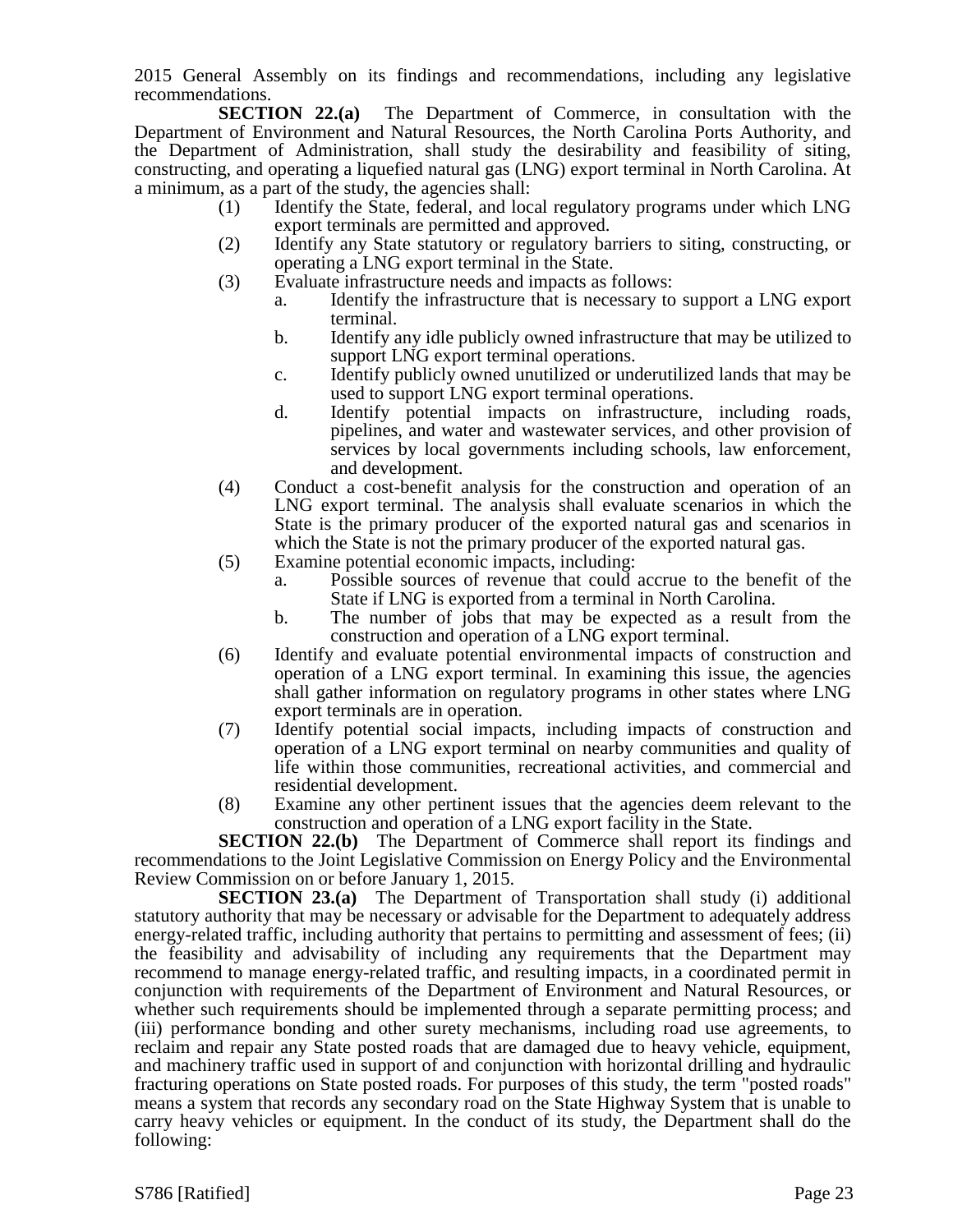- (1) Consider mechanisms for requiring performance bonds running to the Department.
- (2) Develop criteria for setting the amount of the bond, including the weight and size of the proposed vehicles, equipment and machinery projected to utilize posted roads, the planned route and projected number of trips, and the duration of the activity necessitating travel of heavy vehicles, equipment, and machinery along posted roads.
- (3) Identify documentation necessary to support bonding of posted roads.
- (4) Identify any statutory or regulatory changes necessary to maintain and protect the State's transportation infrastructure network.

**SECTION 23.(b)** The Department of Transportation shall report its findings and recommendations, including any legislative proposals, to the Joint Legislative Energy Policy Commission and the Joint Legislative Transportation Oversight Committee on or before January 1, 2015.

**SECTION 24.(a)** The State Board of Community Colleges shall study the feasibility and desirability of developing a program to prepare students with a general education foundation and technical competencies for employment opportunities in the oil and natural gas drilling, gathering, and field operations industry. In particular, the State Board shall consider developing such a program at one or more of the community colleges located where the potential for shale gas resources is highest. In the conduct of its study, the State Board shall evaluate similar education programs in community college systems in other states.

**SECTION 24.(b)** The State Board shall report its findings and recommendations, including any legislative proposals, to the Joint Legislative Energy Policy Commission and the Joint Legislative Education Oversight Committee on or before January 1, 2015.

**SECTION 25.(a)** The General Assembly finds the following:

- (1) Section 2(l) of S.L. 2012-143 directed the Mining and Energy Commission, in conjunction with the Department of Environment and Natural Resources and the Consumer Protection Division of the North Carolina Department of Justice, to study the State's current law on the issue of integration or compulsory pooling and other states' laws on the matter; and
- (2) Whereas, the Department was directed to report its findings and recommendations, including legislative proposals, to the Joint Legislative Commission on Energy Policy and the Environmental Review Commission on or before January 1, 2013; and
- (3) The Mining and Energy Commission and the Department issued separate reports pursuant to the study; and
- (4) The Mining and Energy Commission's report included specific recommendations for legislative changes related to compulsory pooling; and
- (5) The Department's report did not include specific recommendations for legislative changes related to compulsory pooling; and
- (6) In lieu of specific recommendations for legislative changes, the Department recommended that "prior to establishing new laws related to compulsory pooling, the General Assembly should consider the rules adopted by the Mining and Energy Commission related to oil and gas exploration, including, but not limited to, rules concerning drilling units, spacing requirements, and setbacks, all of which will affect the regulation of compulsory pooling in the State." And the Department further recommended that "decisions on the status and implementation of a compulsory pooling law precede decisions related to cost sharing, notifications, and compensation for damages" and "further study on the issue of amending current dormant mineral statutes regarding extinguishment and other consumer protection issues related to split estates."

**SECTION 25.(b)** Based upon the findings of Section 25(a) of this act, the General Assembly directs the Department to do the following:

(1) Examine the Mining and Energy Commission's rules, once adopted, related to oil and gas exploration, including, but not limited to, rules concerning drilling units, spacing requirements, and setbacks, and all rules the Department determines will affect the regulation of compulsory pooling in the State.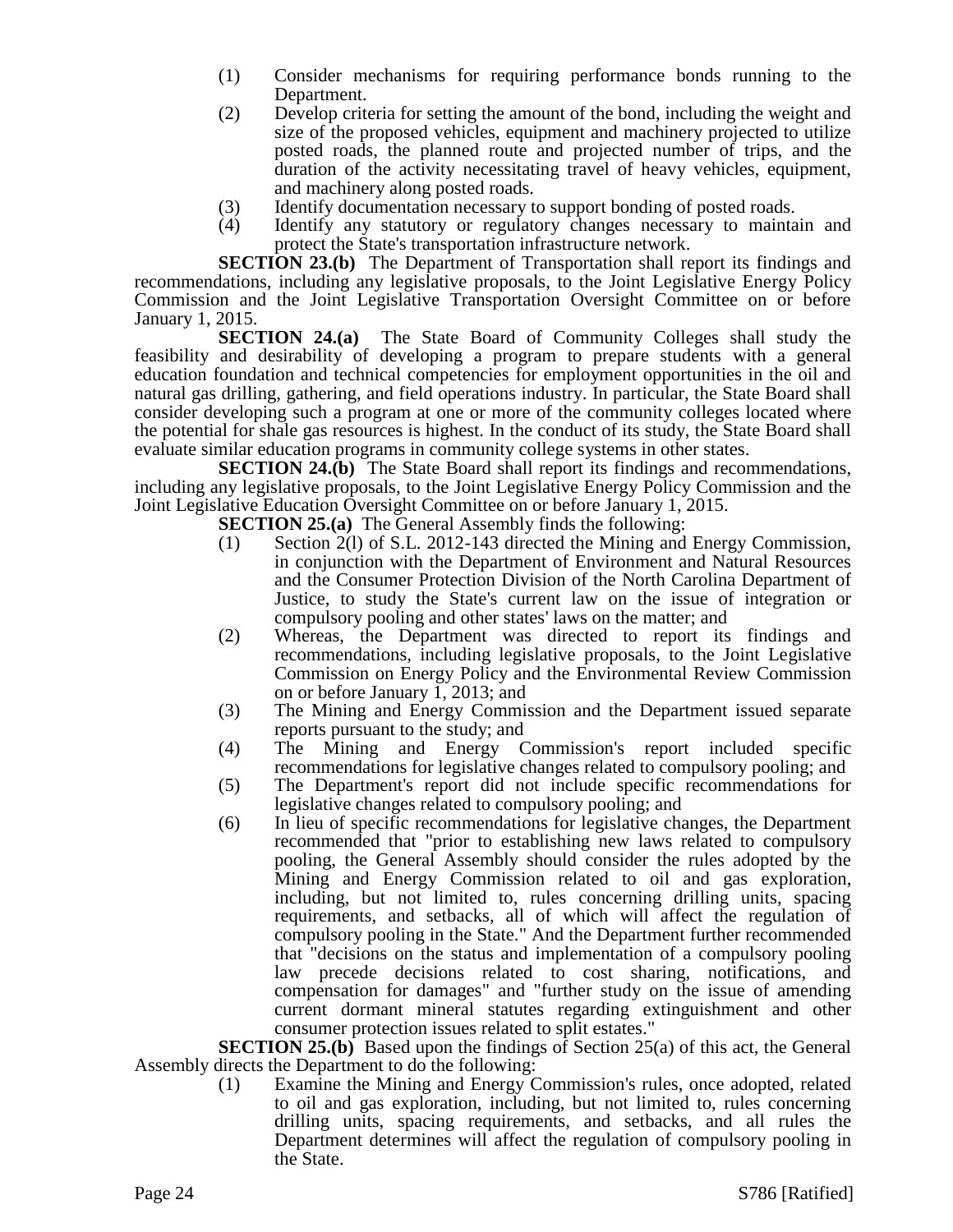- (2) Study, in conjunction with the Mining and Energy Commission and the Consumer Protection Division of the North Carolina Department of Justice, the issue of amending current dormant mineral statutes regarding extinguishment and other consumer protection issues related to split estates.
- (3) Issue specific recommendations for legislative action related to compulsory pooling and dormant mineral statutes and report the findings of their study, including specific proposals for legislative action, to the Joint Legislative Commission on Energy Policy and the Environmental Review Commission on or before October 1, 2015.

**SECTION 26.** The Mining and Energy Commission and the Department of Environment and Natural Resources shall study the development of midstream infrastructure in North Carolina, which is necessary or advisable to facilitate the exploration, development, and production of the State's oil and gas resources. Infrastructure examined shall include development of pipelines, gathering systems, compressor stations, pumping systems, on-site and near-site storage tanks, and natural gas liquids processing systems. All State agencies, including the constituent institutions of The University of North Carolina, shall provide information and support to the Commission and the Department in the conduct of this study. The Commission shall report the findings of this study, including specific proposals for legislative action, to the Joint Legislative Commission on Energy Policy on or before March 1, 2015.

**SECTION 27.** The State Energy Office in the Department of Environment and Natural Resources shall study and make legislative recommendations on a comprehensive long-range State energy policy to achieve maximum effective management and use of present and future sources of energy. The Office shall study all of the following:

- (1) The long-term environmental and economic impact of base load power generation of electric public utilities.
- (2) The comparison of base load power generation alongside all other forms of energy used for power generation, including renewable and alternative sources of energy, and the environmental and economic impact of all forms of power generation.
- (3) The implementation of S.L. 2007-397, including environmental and economic impacts of the law, and recommendations on any changes to the law as necessary.
- (4) The impact to the electrical grid and to the economy of allowing third-party sales of electricity on the State's military installations.

The State Energy Office shall report its findings to the Joint Legislative Commission on Energy Policy on or before December 1, 2014.

**SECTION 28.(a)** The Division of Purchase and Contract in the Department of Administration shall, in coordination with the Department of Public Instruction, provide that any fuel option may be considered for the award of a school bus contract. In the development of requests for proposals for school buses, the Departments shall include any fuel option practicable, including diesel, propane, liquefied natural gas, compressed natural gas, and electricity.

**SECTION 28.(b)** The consideration of any fuel sources in Section 28(a) of this act shall apply to any changes or modifications to term contracts executed on or after the effective date of this section.

**SECTION 28.(c)** The Department of Administration and the Department of Public Instruction shall jointly study the infrastructure that would be necessary to support school bus fleets fueled by natural gas and report any findings and recommendations to the Joint Legislative Energy Policy Commission on or before January 1, 2015.

# **PART VIII. MISCELLANEOUS PROVISIONS UNRELATED TO SHALE GAS**

**SECTION 29.(a)** G.S. 114-4.2D is repealed.

**SECTION 29.(b)** G.S. 113B-11(e) reads as rewritten:

"(e) Staff support required by the Council shall be supplied by the Division of Energy, Mineral, and Land Resources of the Department of Environment and Natural Resources. The Department of Environment and Natural Resources shall provide legal support to the Council as needed from the Department's staff. The Department of Commerce and the Utilities